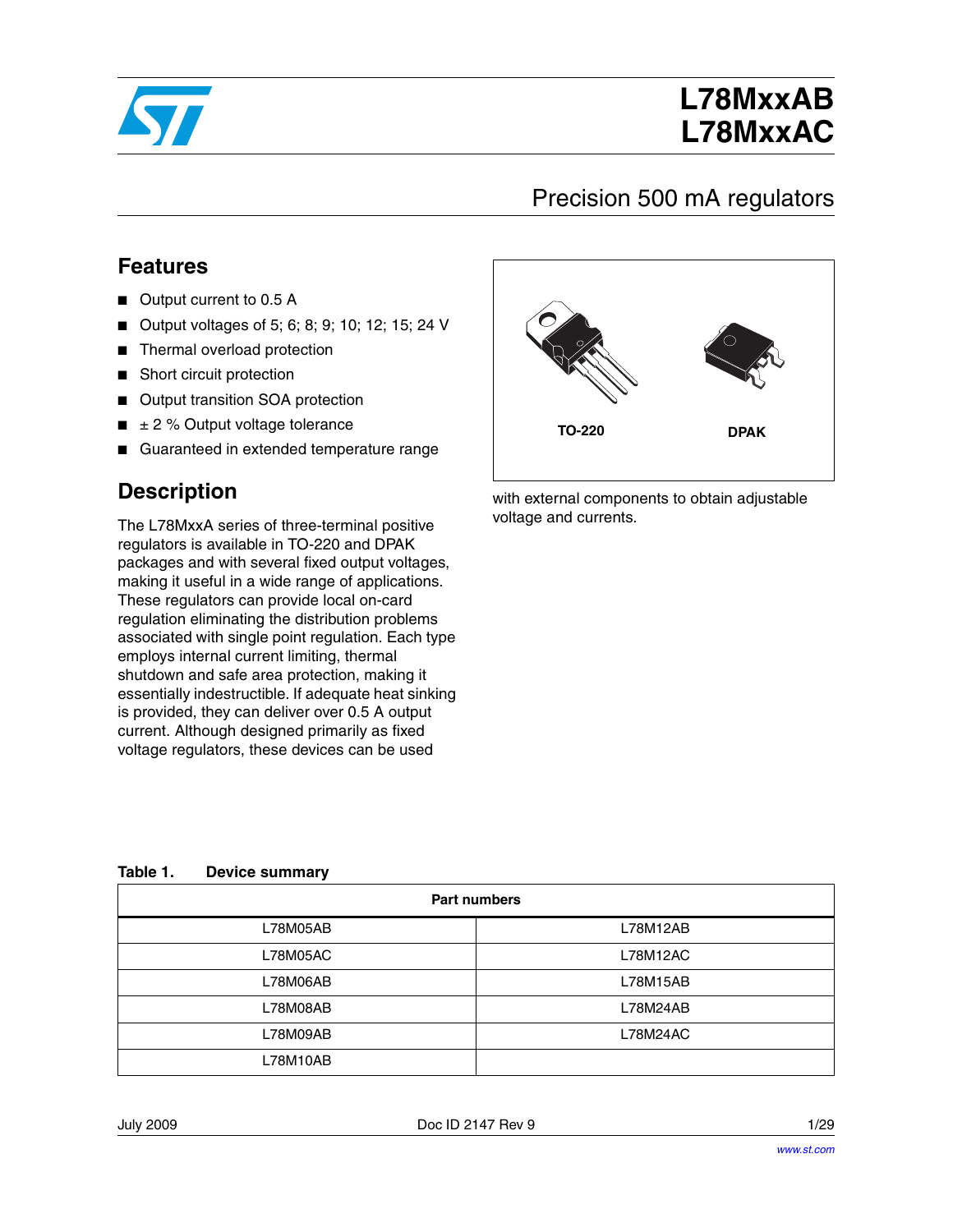# **[Contents](#page-2-0)**

| $\mathbf{1}$     |                                                                                                                |
|------------------|----------------------------------------------------------------------------------------------------------------|
| $\overline{2}$   |                                                                                                                |
| $\mathbf{3}$     |                                                                                                                |
| $\boldsymbol{4}$ |                                                                                                                |
| 5                |                                                                                                                |
| 6                |                                                                                                                |
| $\overline{7}$   |                                                                                                                |
|                  | 7.1                                                                                                            |
| 8                |                                                                                                                |
| 9                | Order codes (and all and all and all and all and all and all and all and all and all and all and all and all a |
| 10               |                                                                                                                |

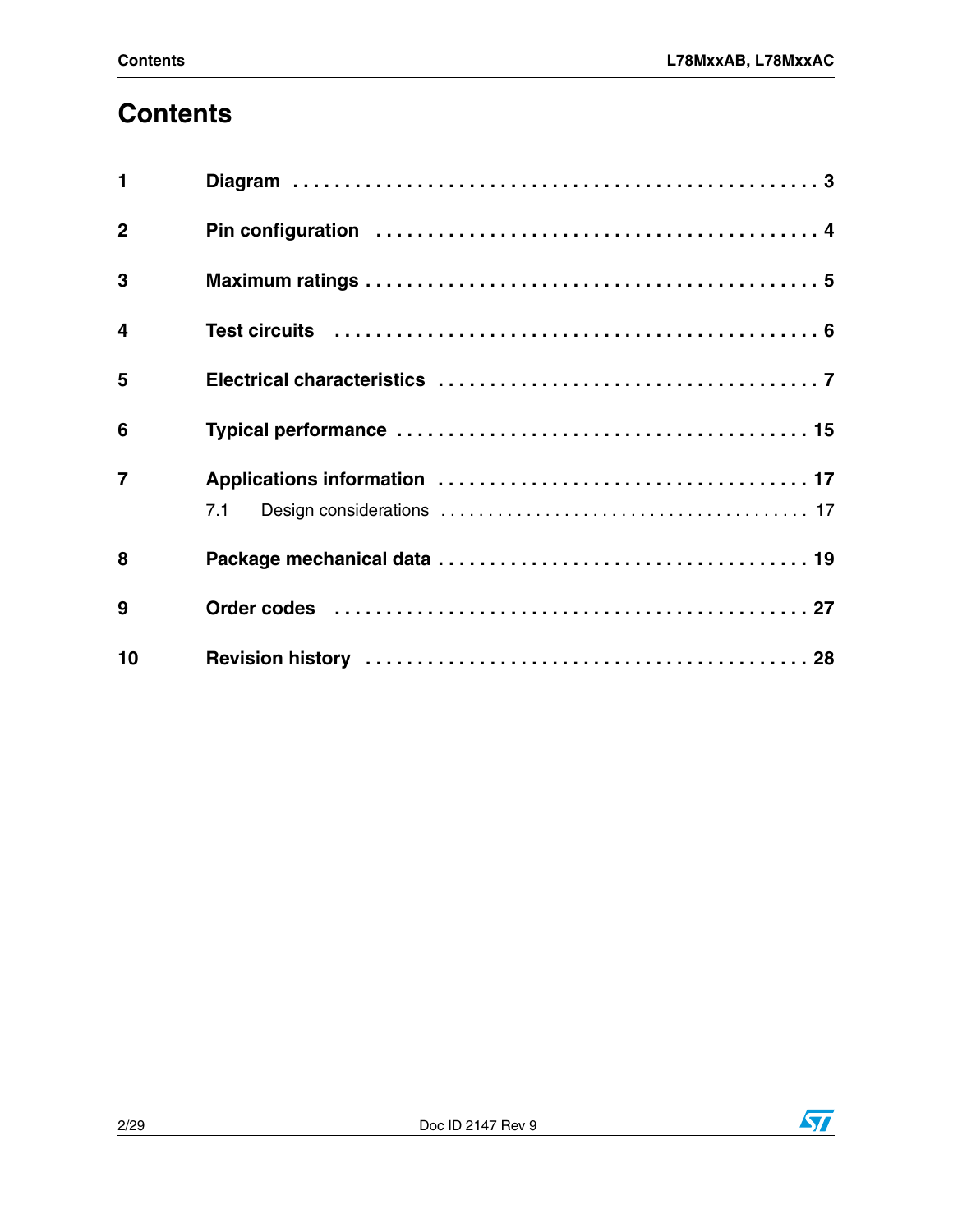### <span id="page-2-0"></span>**1 Diagram**





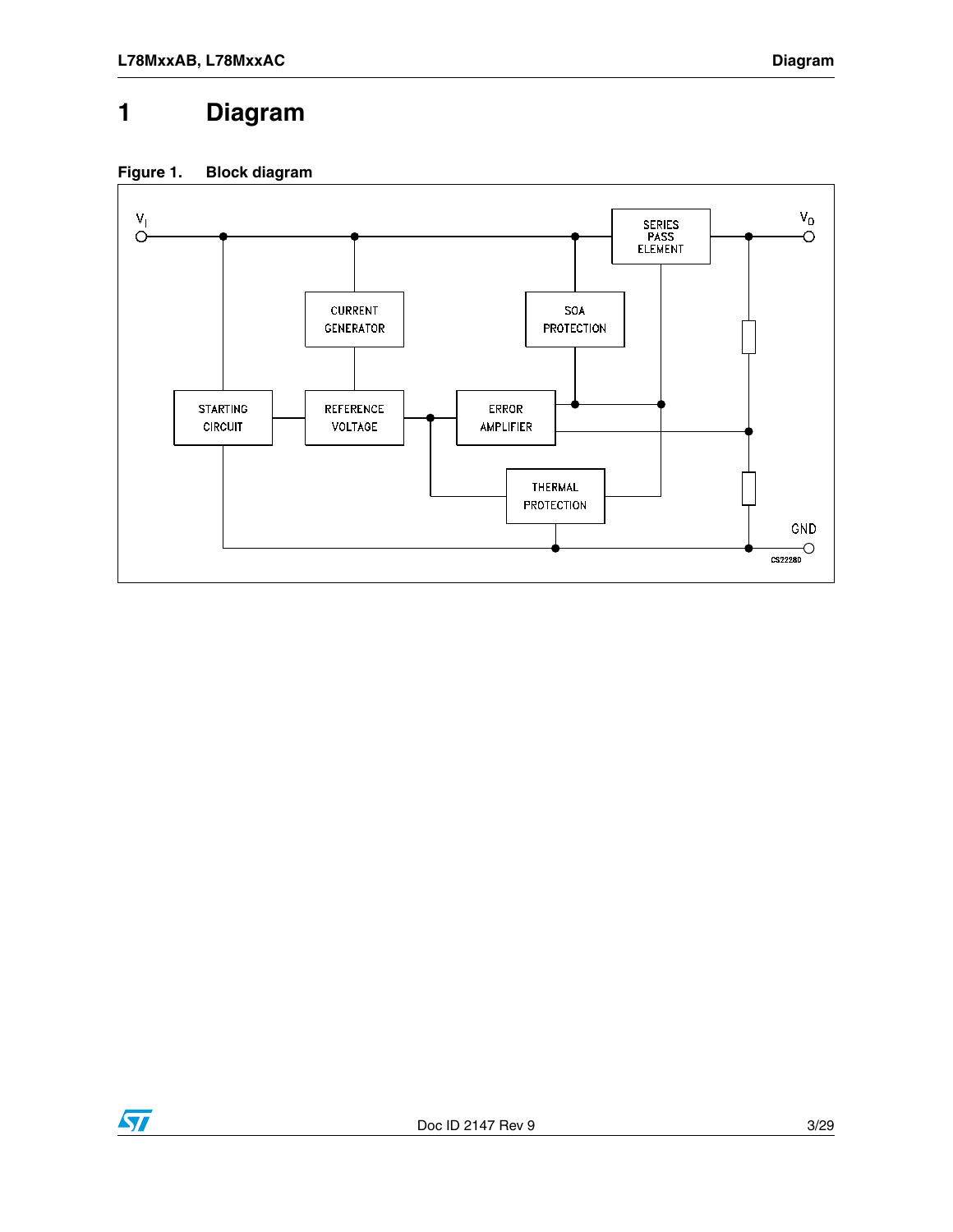## <span id="page-3-0"></span>**2 Pin configuration**

**Figure 2. Pin connections (top view)**



#### **Figure 3. Schematic diagram**





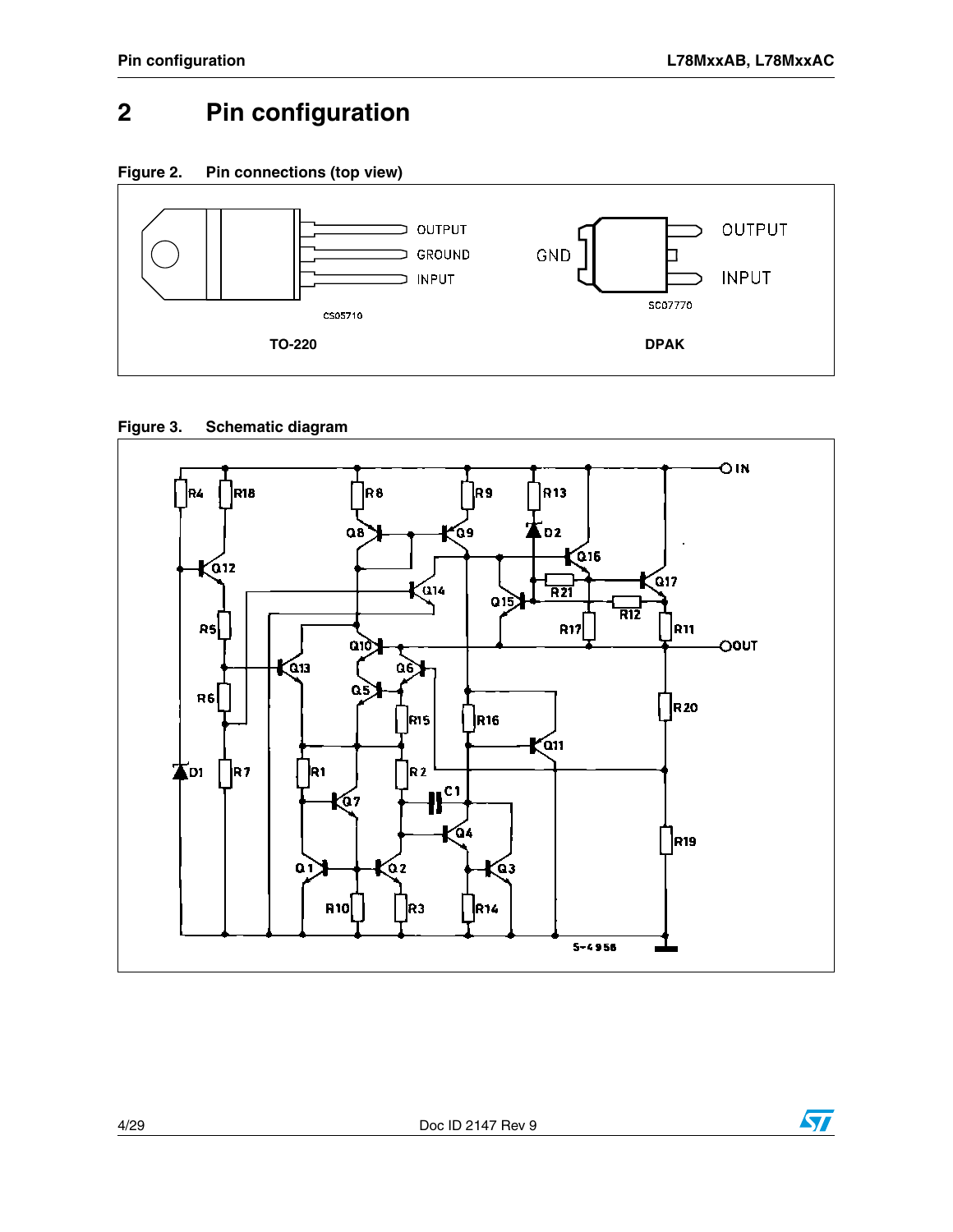### <span id="page-4-0"></span>**3 Maximum ratings**

| Table 2. | Absolute maximum ratings |  |  |
|----------|--------------------------|--|--|
|----------|--------------------------|--|--|

| Symbol                      | <b>Parameter</b>                     | Value                        | Unit               |    |                    |    |
|-----------------------------|--------------------------------------|------------------------------|--------------------|----|--------------------|----|
|                             | DC input voltage                     | for $V_{\Omega} = 5$ to 18 V |                    | v  |                    |    |
| $V_{\parallel}$             |                                      | for $V_{\Omega} = 20$ , 24 V | 40                 |    |                    |    |
| Ιo                          |                                      |                              | Output current     |    | Internally limited | mA |
| $P_D$                       | Power dissipation                    |                              | Internally limited | mW |                    |    |
| $\mathsf{T}_{\textsf{STG}}$ | Storage temperature range            |                              | $-65$ to 150       | °C |                    |    |
|                             |                                      | for L78M00AC                 | 0 to 125           |    |                    |    |
| $T_{OP}$                    | Operating junction temperature range | for L78M00AB                 | $-40$ to 125       | °C |                    |    |

*Note: Absolute maximum ratings are those values beyond which damage to the device may occur. Functional operation under these condition is not implied.*

|  | Table 3. |  | <b>Thermal data</b> |  |
|--|----------|--|---------------------|--|
|--|----------|--|---------------------|--|

| <b>Symbol</b> | <b>Parameter</b>                    | TO-220 | <b>DPAK</b> | <b>Unit</b>   |
|---------------|-------------------------------------|--------|-------------|---------------|
| $R_{thJC}$    | Thermal resistance junction-case    |        |             | $\degree$ C/W |
| $R_{thJA}$    | Thermal resistance junction-ambient | 50     | 100         | $\degree$ C/W |

#### **Figure 4. Application circuit**



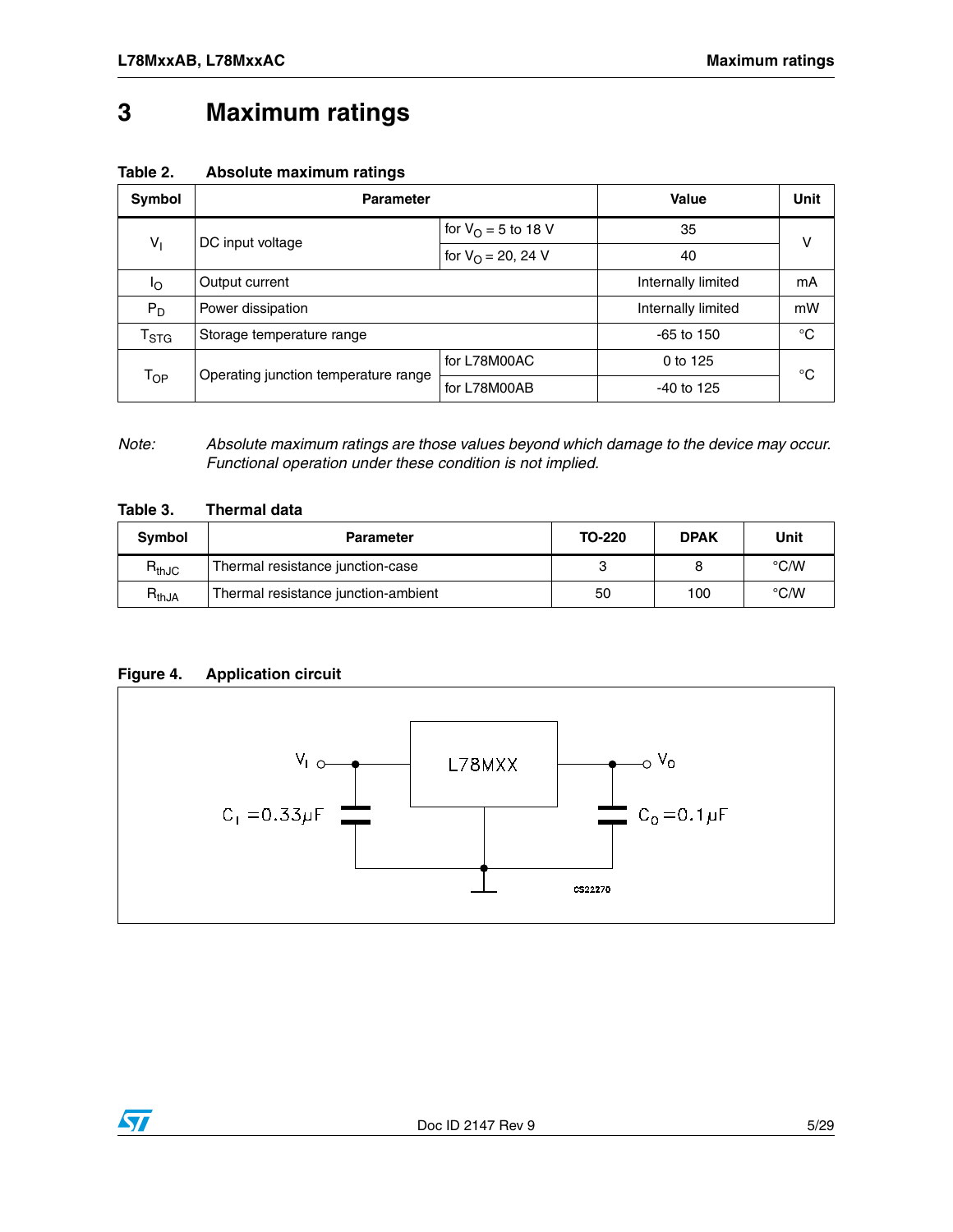# <span id="page-5-0"></span>**4 Test circuits**













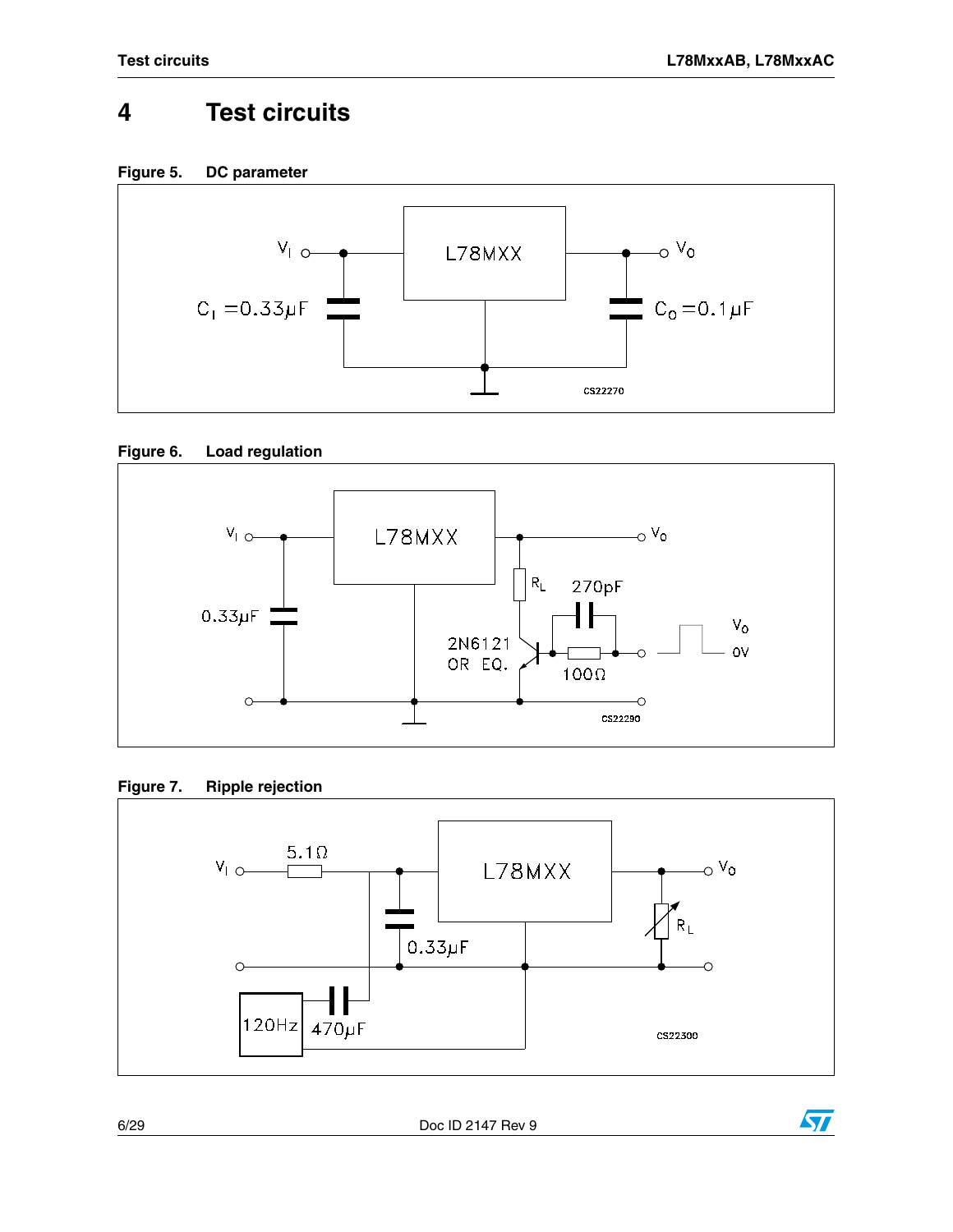### <span id="page-6-0"></span>**5 Electrical characteristics**

Refer to the test circuits,  $V_1$  = 10 V,  $I_0$  = 350 mA, C<sub>I</sub> = 0.33 µF, C<sub>O</sub> = 0.1 µF, T<sub>J</sub> = -40 to 125 °C (AB), T<sub>J</sub> = 0 to 125 °C (AC) unless otherwise specified.

| Symbol                                | <b>Parameter</b>                                                      | <b>Test conditions</b>                                                     | Min. | Typ.           | Max. | <b>Unit</b>         |
|---------------------------------------|-----------------------------------------------------------------------|----------------------------------------------------------------------------|------|----------------|------|---------------------|
| $V_{\rm O}$                           | Output voltage                                                        | $T_{\rm J} = 25^{\circ}$ C                                                 | 4.9  | 5              | 5.1  | V                   |
| $V_{\rm O}$                           | Output voltage                                                        | $IO$ = 5 to 350 mA, V <sub>I</sub> = 7 to 20 V                             | 4.8  | 5              | 5.2  | V                   |
|                                       |                                                                       | $V_1 = 7$ to 25 V, $I_{\Omega} = 200$ mA, $T_{\Omega} = 25^{\circ}$ C      |      |                | 100  | mV                  |
| $\Delta V_{\rm O}$<br>Line regulation | $V_1 = 8$ to 25 V, $I_{\Omega} = 200$ mA, $T_{\Omega} = 25^{\circ}$ C |                                                                            |      | 50             |      |                     |
|                                       |                                                                       | $IO$ = 5 to 500 mA, T <sub>J</sub> = 25°C                                  |      |                | 100  | mV                  |
| $\Delta V_{\rm O}$                    | Load regulation                                                       | $I_{\Omega}$ = 5 to 200 mA, T <sub>J</sub> = 25 °C                         |      |                | 50   |                     |
| $I_{d}$                               | Quiescent current                                                     | $T_{\rm d} = 25^{\circ}$ C                                                 |      |                | 6    | mA                  |
|                                       |                                                                       | $I_{\Omega}$ = 5 to 350 mA                                                 |      |                | 0.5  | mA                  |
|                                       | Quiescent current change<br>$\Delta I_d$                              | $I_{\Omega}$ = 200 mA, V <sub>1</sub> = 8 to 25 V                          |      |                | 0.8  |                     |
| $\Delta V_O / \Delta T$               | Output voltage drift                                                  | $IO = 5 mA$                                                                |      | $-0.5$         |      | $mV$ <sup>o</sup> C |
| <b>SVR</b>                            | Supply voltage rejection                                              | $V_1 = 8$ to 18 V, f = 120Hz, $I_{\Omega} = 300$ mA,<br>$T_{\rm J}$ = 25°C | 62   |                |      | dB                  |
| eN                                    | Output noise voltage                                                  | B = 10Hz to 100kHz, $T_{\rm J}$ = 25°C                                     |      | 40             |      | μV                  |
| $V_{d}$                               | Dropout voltage                                                       | $T_{\rm J}$ = 25°C                                                         |      | $\overline{2}$ |      | V                   |
| $I_{\rm sc}$                          | Short circuit current                                                 | $T_{\rm J}$ = 25°C, V <sub>1</sub> = 35 V                                  |      | 300            |      | mA                  |
| $I_{\text{SCP}}$                      | Short circuit peak current                                            | $T_{\rm d} = 25^{\circ}$ C                                                 |      | 700            |      | mA                  |

**Table 4. Electrical characteristics of L78M05XX**

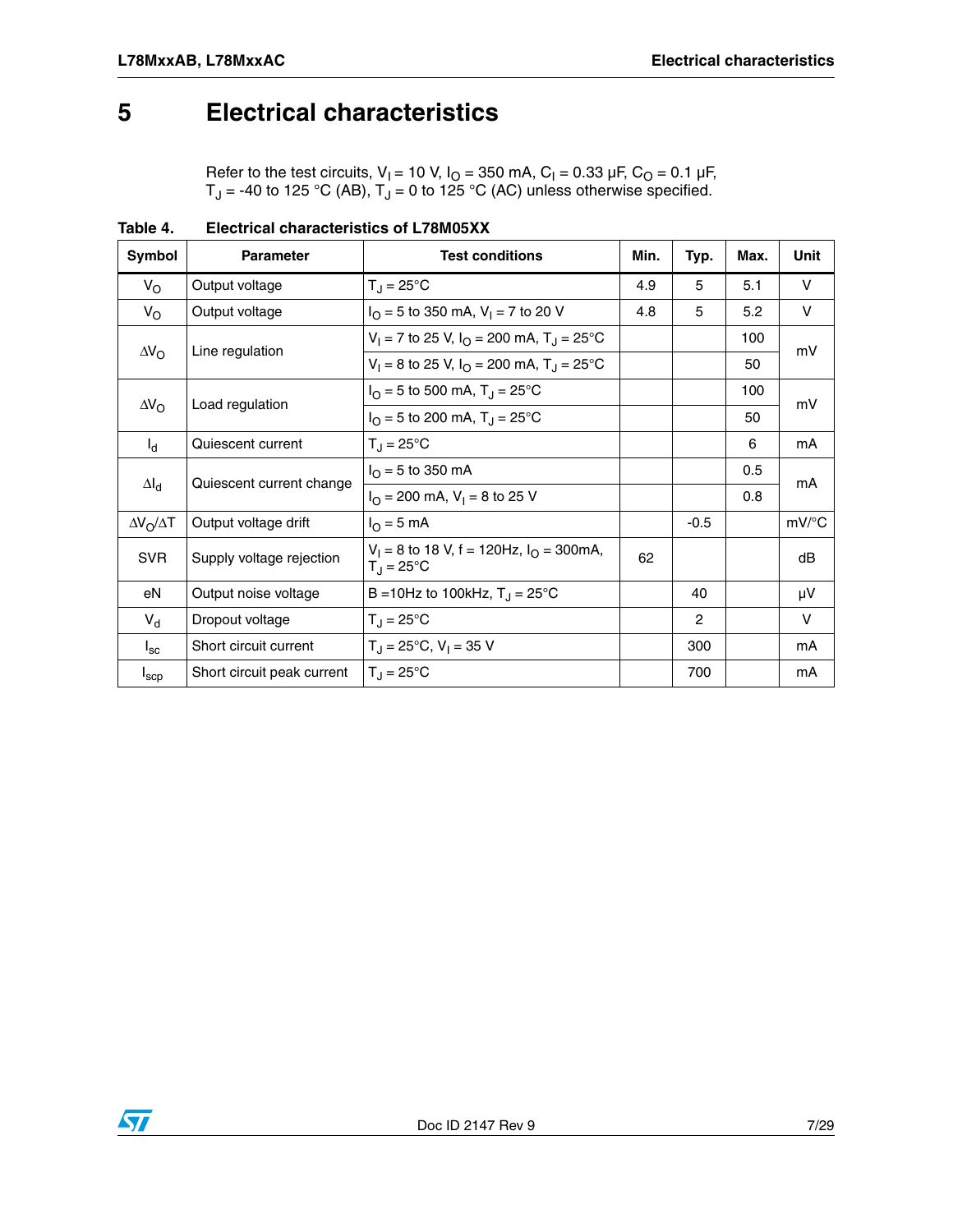Refer to the test circuits,  $V_1 = 11$  V,  $I_0 = 350$  mA,  $C_1 = 0.33$  µF,  $C_0 = 0.1$  µF,  $T_J$  = -40 to 125 °C (AB),  $T_J$  = 0 to 125 °C (AC) unless otherwise specified.

| Symbol                                | <b>Parameter</b>                                 | <b>Test conditions</b>                                                     | Min. | Typ.           | Max. | Unit                |
|---------------------------------------|--------------------------------------------------|----------------------------------------------------------------------------|------|----------------|------|---------------------|
| $V_{\rm O}$                           | Output voltage                                   | $T_{\rm J}$ = 25°C                                                         | 5.88 | 6              | 6.12 | V                   |
| $V_{\rm O}$                           | Output voltage                                   | $I_{\Omega}$ = 5 to 350 mA, V <sub>1</sub> = 8 to 21 V                     | 5.75 | 6              | 6.3  | V                   |
|                                       |                                                  | $V_1 = 8$ to 25 V, $I_0 = 200$ mA, $T_J = 25$ °C                           |      |                | 100  | mV                  |
| $\Delta V_{\rm O}$<br>Line regulation | $V_1 = 9$ to 25 V, $I_0 = 200$ mA, $T_1 = 25$ °C |                                                                            |      | 30             |      |                     |
|                                       |                                                  | $I_{\rm O}$ = 5 to 500 mA, T <sub>J</sub> = 25 °C                          |      |                | 120  | mV                  |
| $\Delta V_{\rm O}$                    | Load regulation                                  | $I_{\Omega}$ = 5 to 200 mA, T <sub>J</sub> = 25 °C                         |      |                | 60   |                     |
| $I_d$                                 | Quiescent current                                | $T_J = 25^{\circ}C$                                                        |      |                | 6    | mA                  |
| $\Delta I_d$                          | Quiescent current change                         | $I_{\Omega}$ = 5 to 350 mA                                                 |      |                | 0.5  | mA                  |
|                                       |                                                  | $I_{\Omega}$ = 200 mA, V <sub>1</sub> = 9 to 25 V                          |      |                | 0.8  |                     |
| $\Delta V_O / \Delta T$               | Output voltage drift                             | $IO = 5 mA$                                                                |      | $-0.5$         |      | $mV$ <sup>o</sup> C |
| <b>SVR</b>                            | Supply voltage rejection                         | $V_1 = 9$ to 19 V, f = 120Hz, $I_{\Omega} = 300$ mA,<br>$T_{\rm J}$ = 25°C | 59   |                |      | dB                  |
| eN                                    | Output noise voltage                             | $B = 10$ Hz to 100kHz                                                      |      | 45             |      | μV                  |
| $V_{d}$                               | Dropout voltage                                  | $T_{\rm J}$ = 25°C                                                         |      | $\overline{2}$ |      | V                   |
| $I_{\rm sc}$                          | Short circuit current                            | $T_{\rm J}$ = 25°C, V <sub>1</sub> = 35 V                                  |      | 270            |      | mA                  |
| $I_{\rm{SCP}}$                        | Short circuit peak current                       | $T_{\rm d} = 25^{\circ}$ C                                                 |      | 700            |      | mA                  |

**Table 5. Electrical characteristics of L78M06XX** 

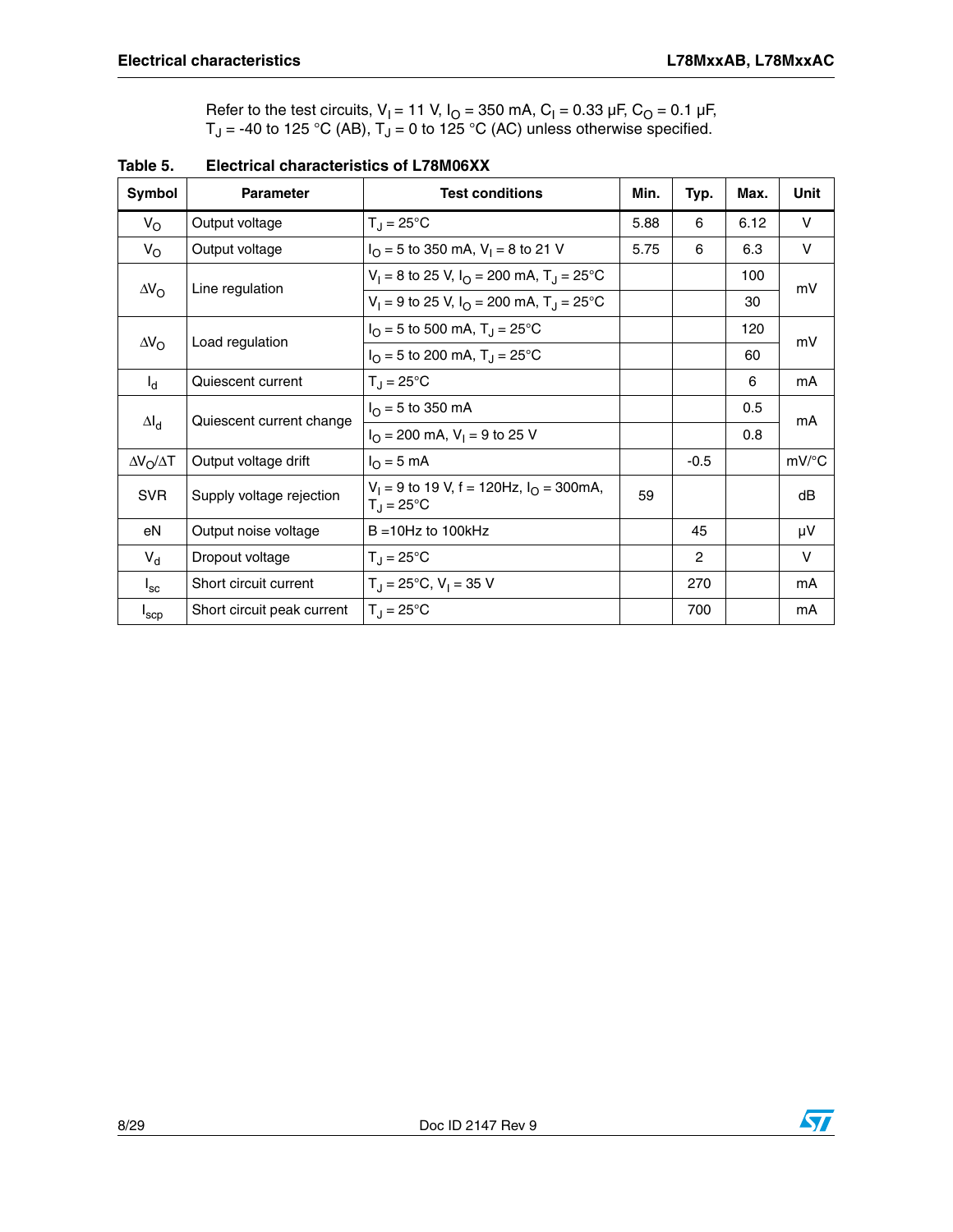Refer to the test circuits,  $V_1 = 14$  V,  $I_0 = 350$  mA,  $C_1 = 0.33$  µF,  $C_0 = 0.1$  µF,  $T_J = -40$  to 125 °C (AB),  $T_J$  = 0 to 125 °C (AC) unless otherwise specified).

| Symbol                  | <b>Parameter</b>           | <b>Test conditions</b>                                                           | Min. | Typ.          | Max. | Unit                |
|-------------------------|----------------------------|----------------------------------------------------------------------------------|------|---------------|------|---------------------|
| $V_{\rm O}$             | Output voltage             | $T_{\rm J} = 25^{\circ}$ C                                                       | 7.84 | 8             | 8.16 | V                   |
| $V_{\rm O}$             | Output voltage             | $IO$ = 5 to 350 mA, V <sub>1</sub> = 10.5 to 23 V                                | 7.7  | 8             | 8.3  | V                   |
| $\Delta V_{\rm O}$      | Line regulation            | $V_1$ = 10.5 to 25 V, $I_{\Omega}$ = 200 mA,<br>$T_{\rm J}$ = 25°C               |      |               | 100  | mV                  |
|                         |                            | $V_1 = 11$ to 25 V, $I_{\Omega} = 200$ mA, T <sub>J</sub> = 25 <sup>o</sup> C    |      |               | 30   |                     |
|                         | Load regulation            | $I_{\rm O}$ = 5 to 500 mA, T <sub>J</sub> = 25 °C                                |      |               | 160  | mV                  |
| $\Delta V_{\rm O}$      |                            | $I_{\rm O}$ = 5 to 200 mA, T <sub>J</sub> = 25 °C                                |      |               | 80   |                     |
| $I_{d}$                 | Quiescent current          | $T_{\text{d}}$ = 25°C                                                            |      |               | 6    | mA                  |
|                         | Quiescent current change   | $I_{\Omega}$ = 5 to 350 mA                                                       |      |               | 0.5  | mA                  |
| $\Delta I_d$            |                            | $I_{\Omega}$ = 200 mA, V <sub>1</sub> = 10.5 to 25 V                             |      |               | 0.8  |                     |
| $\Delta V_O / \Delta T$ | Output voltage drift       | $I_{\Omega}$ = 5 mA                                                              |      | $-0.5$        |      | $mV$ <sup>o</sup> C |
| <b>SVR</b>              | Supply voltage rejection   | $V_1 = 11.5$ to 21.5 V, f = 120Hz<br>$I_{\Omega}$ = 300mA, T <sub>J</sub> = 25°C | 56   |               |      | dB                  |
| eN                      | Output noise voltage       | B = 10Hz to 100kHz, $T_{\rm J}$ = 25°C                                           |      | 52            |      | μV                  |
| $V_{d}$                 | Dropout voltage            | $T_{\text{d}}$ = 25°C                                                            |      | $\mathcal{P}$ |      | V                   |
| $I_{\rm sc}$            | Short circuit current      | $T_{\text{H}}$ = 25°C, V <sub>1</sub> = 35 V                                     |      | 250           |      | mA                  |
| $I_{\text{SCD}}$        | Short circuit peak current | $T_{\text{J}} = 25^{\circ}C$                                                     |      | 700           |      | mA                  |

**Table 6. Electrical characteristics of L78M08XX**

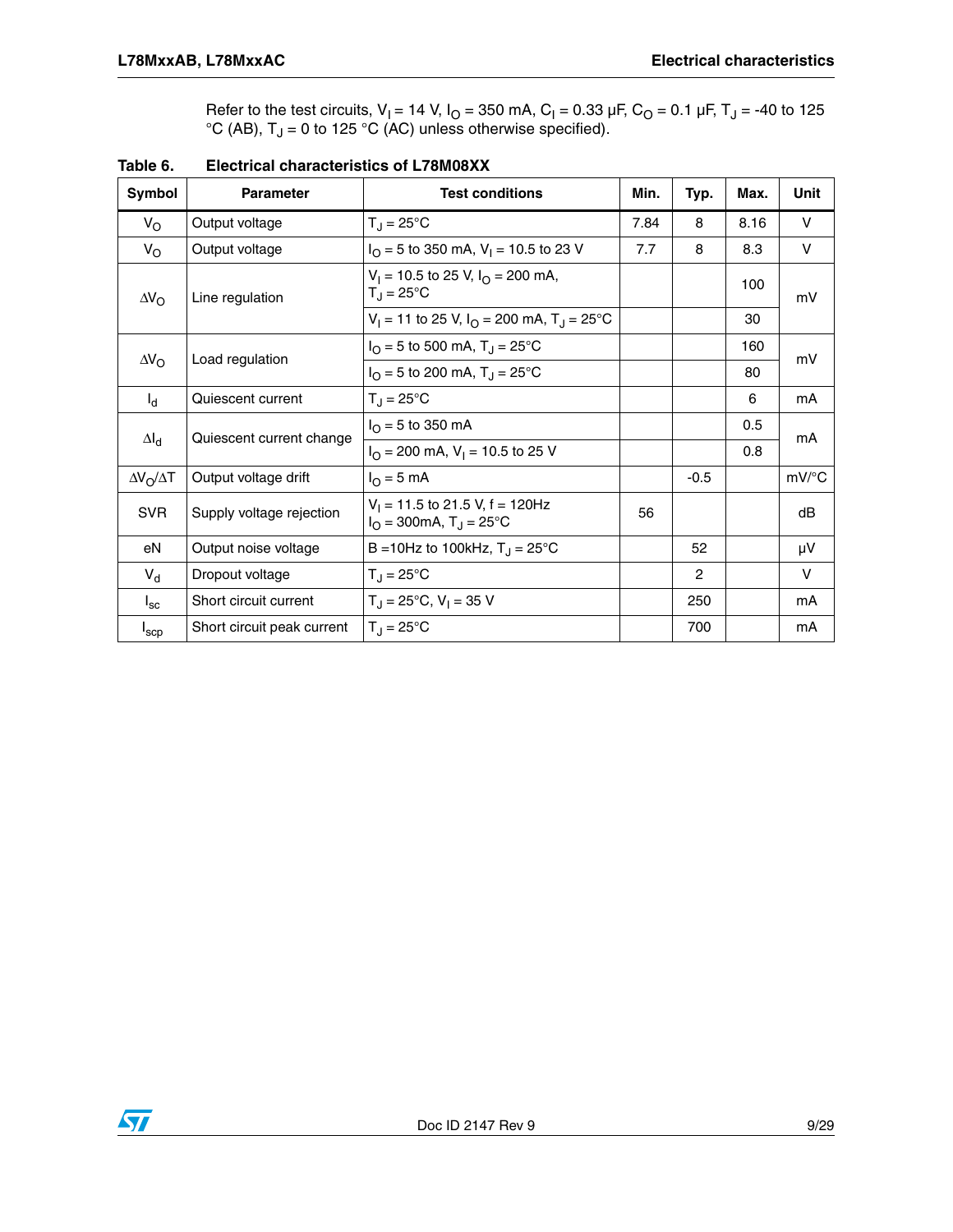Refer to the test circuits,  $V_1 = 15$  V,  $I_0 = 350$  mA,  $C_1 = 0.33$  µF,  $C_0 = 0.1$  µF,  $T_J$  = -40 to 125 °C (AB),  $T_J$  = 0 to 125 °C (AC) unless otherwise specified).

| Symbol                  | <b>Parameter</b>           | <b>Test conditions</b>                                                          | Min. | Typ.          | Max. | Unit                |
|-------------------------|----------------------------|---------------------------------------------------------------------------------|------|---------------|------|---------------------|
| $V_{\rm O}$             | Output voltage             | $T_J = 25^{\circ}C$                                                             | 8.82 | 9             | 9.18 | V                   |
| $V_{\rm O}$             | Output voltage             | $IO$ = 5 to 350 mA, V <sub>1</sub> = 11.5 to 24 V                               | 8.64 | 9             | 9.36 | V                   |
| $\Delta V_{\rm O}$      | Line regulation            | $V_1 = 11.5$ to 25 V, $I_{\Omega} = 200$ mA,<br>$T_J = 25^{\circ}C$             |      |               | 100  | mV                  |
|                         |                            | $V_1 = 12$ to 25 V, $I_{\Omega} = 200$ mA, T <sub>J</sub> = 25 <sup>o</sup> C   |      |               | 30   |                     |
|                         |                            | $I_{\Omega}$ = 5 to 500 mA, T <sub>J</sub> = 25°C                               |      |               | 180  | mV                  |
| $\Delta V_{\rm O}$      | Load regulation            | $I_{\Omega}$ = 5 to 200 mA, T <sub>J</sub> = 25°C                               |      |               | 90   |                     |
| $I_{d}$                 | Quiescent current          | $T_{\text{d}}$ = 25°C                                                           |      |               | 6    | mA                  |
|                         | Quiescent current change   | $I_{\Omega}$ = 5 to 350 mA                                                      |      |               | 0.5  | mA                  |
| $\Delta I_d$            |                            | $I_{\Omega}$ = 200 mA, V <sub>1</sub> = 11.5 to 25 V                            |      |               | 0.8  |                     |
| $\Delta V_O / \Delta T$ | Output voltage drift       | $I_{\Omega}$ = 5 mA                                                             |      | $-0.5$        |      | $mV$ <sup>o</sup> C |
| <b>SVR</b>              | Supply voltage rejection   | $V_1$ = 12.5 to 23 V, f = 120Hz,<br>$I_{\Omega}$ = 300mA, T <sub>J</sub> = 25°C | 56   |               |      | dB                  |
| eN                      | Output noise voltage       | B = 10Hz to 100kHz, $T_J = 25^{\circ}C$                                         |      | 52            |      | μV                  |
| $V_{d}$                 | Dropout voltage            | $T_{\text{J}} = 25^{\circ}C$                                                    |      | $\mathcal{P}$ |      | V                   |
| $I_{\rm sc}$            | Short circuit current      | $V_1 = 35$ V, T <sub>J</sub> = 25 <sup>°</sup> C                                |      | 250           |      | mA                  |
| $I_{\sf sep}$           | Short circuit peak current | $T_{\rm d}$ = 25°C                                                              |      | 700           |      | mA                  |

**Table 7. Electrical characteristics of L78M09XX**

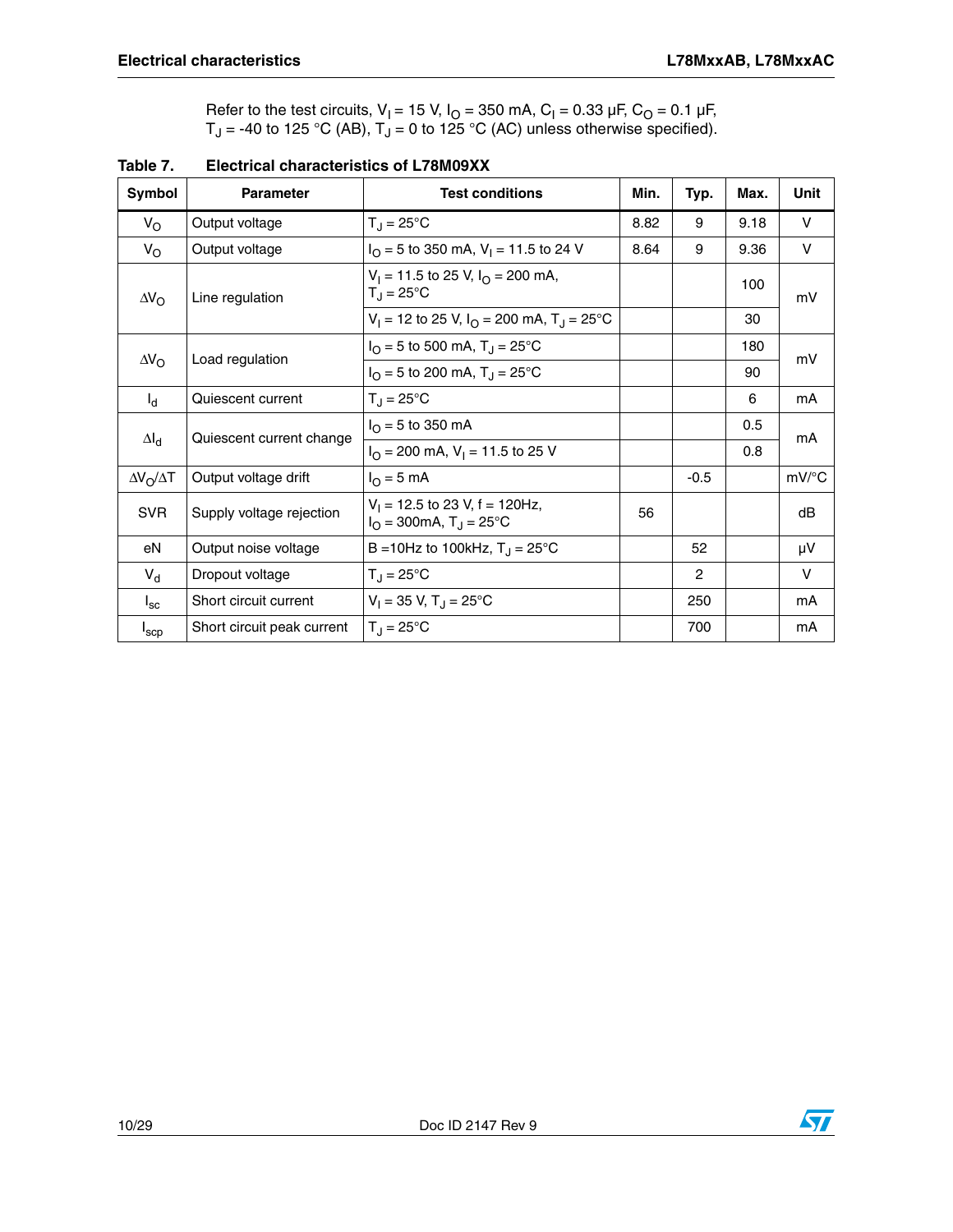Refer to the test circuits,  $V_1 = 16$  V,  $I_0 = 350$  mA,  $C_1 = 0.33$  µF,  $C_0 = 0.1$  µF,  $T_J$  = -40 to 125 °C (AB),  $T_J$  = 0 to 125 °C (AC) unless otherwise specified.

| Symbol                  | <b>Parameter</b>           | <b>Test conditions</b>                                                                               | Min. | Typ.          | Max. | Unit                |
|-------------------------|----------------------------|------------------------------------------------------------------------------------------------------|------|---------------|------|---------------------|
| $V_{\rm O}$             | Output voltage             | $T_J = 25^{\circ}C$                                                                                  | 9.8  | 10            | 10.2 | V                   |
| $V_{\rm O}$             | Output voltage             | $I_{\Omega}$ = 5 to 350 mA, V <sub>1</sub> = 12.5 to 25 V                                            | 9.6  | 10            | 10.4 | V                   |
| $\Delta V_{\rm O}$      | Line regulation            | $V_1$ = 12.5 to 30 V, $I_{\Omega}$ = 200 mA,<br>$T_{\rm J}$ = 25°C                                   |      |               | 100  | mV                  |
|                         |                            | $V_1 = 13$ to 30 V, $I_0 = 200$ mA, T <sub>J</sub> = 25 <sup>o</sup> C                               |      |               | 30   |                     |
|                         | Load regulation            | $I_{\rm O}$ = 5 to 500 mA, T <sub>J</sub> = 25 °C                                                    |      |               | 200  | mV                  |
| $\Delta V_{\rm O}$      |                            | $IO$ = 5 to 200 mA, T <sub>J</sub> = 25°C                                                            |      |               | 100  |                     |
| $I_{d}$                 | Quiescent current          | $T_{\rm J}$ = 25°C                                                                                   |      |               | 6    | mA                  |
|                         |                            | $I_{\Omega}$ = 5 to 350 mA                                                                           |      |               | 0.5  | mA                  |
| $\Delta I_d$            | Quiescent current change   | $I_{\Omega}$ = 200 mA, V <sub>1</sub> = 12.5 to 30 V                                                 |      |               | 0.8  |                     |
| $\Delta V_O / \Delta T$ | Output voltage drift       | $IO = 5 mA$                                                                                          |      | $-0.5$        |      | $mV$ <sup>o</sup> C |
| <b>SVR</b>              | Supply voltage rejection   | $V_1$ = 13.5 to 24 V, f = 120Hz,<br>$I_{\Omega} = 300 \text{mA}, T_{\text{J}} = 25^{\circ} \text{C}$ | 56   |               |      | dB                  |
| eN                      | Output noise voltage       | B = 10Hz to 100kHz, $T_{\rm J}$ = 25°C                                                               |      | 64            |      | μV                  |
| $V_{d}$                 | Dropout voltage            | $T_{\text{d}} = 25^{\circ}C$                                                                         |      | $\mathcal{P}$ |      | $\vee$              |
| $I_{\rm sc}$            | Short circuit current      | $V_1 = 35$ V, T <sub>J</sub> = 25°C                                                                  |      | 245           |      | mA                  |
| $I_{\rm{SCP}}$          | Short circuit peak current | $T_{\text{d}}$ = 25°C                                                                                |      | 700           |      | mA                  |

**Table 8. Electrical characteristics of L78M10XX**

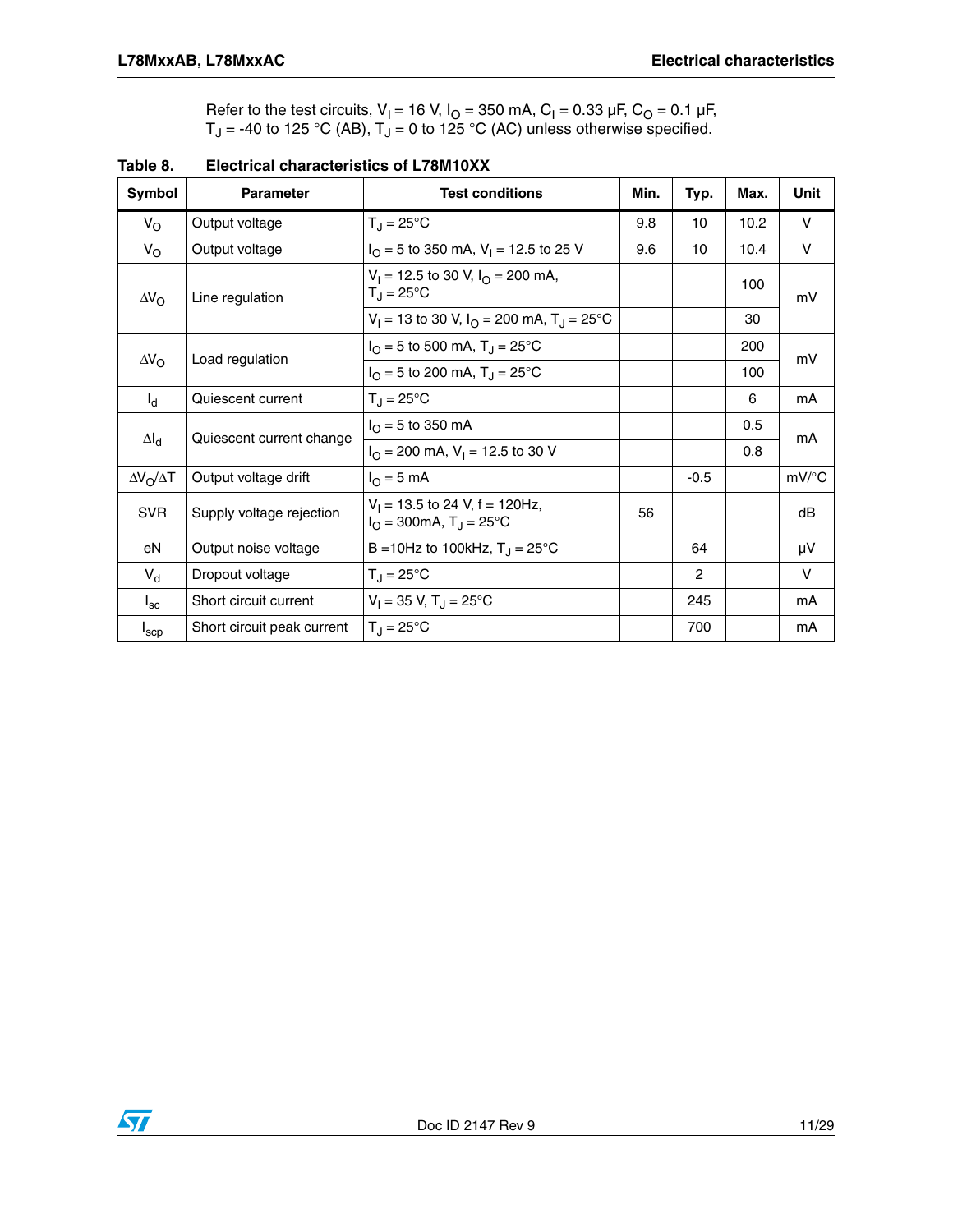Refer to the test circuits,  $V_1 = 19$  V,  $I_0 = 350$  mA,  $C_1 = 0.33$  µF,  $C_0 = 0.1$  µF,  $T_J$  = -40 to 125 °C (AB),  $T_J$  = 0 to 125 °C (AC) unless otherwise specified.

| Symbol                  | <b>Parameter</b>           | <b>Test conditions</b>                                                              | Min.  | Typ.           | Max.  | Unit         |
|-------------------------|----------------------------|-------------------------------------------------------------------------------------|-------|----------------|-------|--------------|
| $V_{\rm O}$             | Output voltage             | $T_J = 25^{\circ}C$                                                                 | 11.75 | 12             | 12.25 | V            |
| $V_{\rm O}$             | Output voltage             | $I_{\Omega}$ = 5 to 350 mA, V <sub>1</sub> = 14.5 to 27 V                           | 11.5  | 12             | 12.5  | V            |
| $\Delta V_{\rm O}$      | Line regulation            | $V_1 = 14.5$ to 30 V, $I_{\Omega} = 200$ mA,<br>$T_J = 25^{\circ}C$                 |       |                | 100   | mV           |
|                         |                            | $V_1 = 16$ to 30 V, $I_Q = 200$ mA, $T_A = 25$ °C                                   |       |                | 30    |              |
|                         |                            | $I_{\rm O}$ = 5 to 500 mA, T <sub>J</sub> = 25 °C                                   |       |                | 240   | mV           |
| $\Delta V_{\rm O}$      | Load regulation            | $I_{\Omega}$ = 5 to 200 mA, T <sub>J</sub> = 25°C                                   |       |                | 120   |              |
| $I_{d}$                 | Quiescent current          | $T_{\text{d}}$ = 25°C                                                               |       |                | 6     | mA           |
|                         | Quiescent current change   | $I_{\Omega}$ = 5 to 350 mA                                                          |       |                | 0.5   | mA           |
| $\Delta I_d$            |                            | $I_{\Omega}$ = 200 mA, V <sub>1</sub> = 14.5 to 30 V                                |       |                | 0.8   |              |
| $\Delta V_O / \Delta T$ | Output voltage drift       | $I_{\Omega}$ = 5 mA                                                                 |       | -1             |       | mV/°C        |
| <b>SVR</b>              | Supply voltage rejection   | $V_1 = 15$ to 25 V, f = 120Hz, $I_{\Omega} = 300$ mA,<br>$T_{\rm d} = 25^{\circ}$ C | 55    |                |       | dB           |
| eN                      | Output noise voltage       | B = 10Hz to 100kHz, $T_J = 25^{\circ}C$                                             |       | 75             |       | μV           |
| $V_{d}$                 | Dropout voltage            | $T_{\rm J} = 25^{\circ}$ C                                                          |       | $\overline{2}$ |       | $\mathsf{V}$ |
| $I_{\rm sc}$            | Short circuit current      | $V_1 = 35$ V, T <sub>J</sub> = 25 <sup>°</sup> C                                    |       | 240            |       | mA           |
| $I_{\sf sep}$           | Short circuit peak current | $T_{\rm J} = 25^{\circ}$ C                                                          |       | 700            |       | mA           |

**Table 9. Electrical characteristics of L78M12XX**

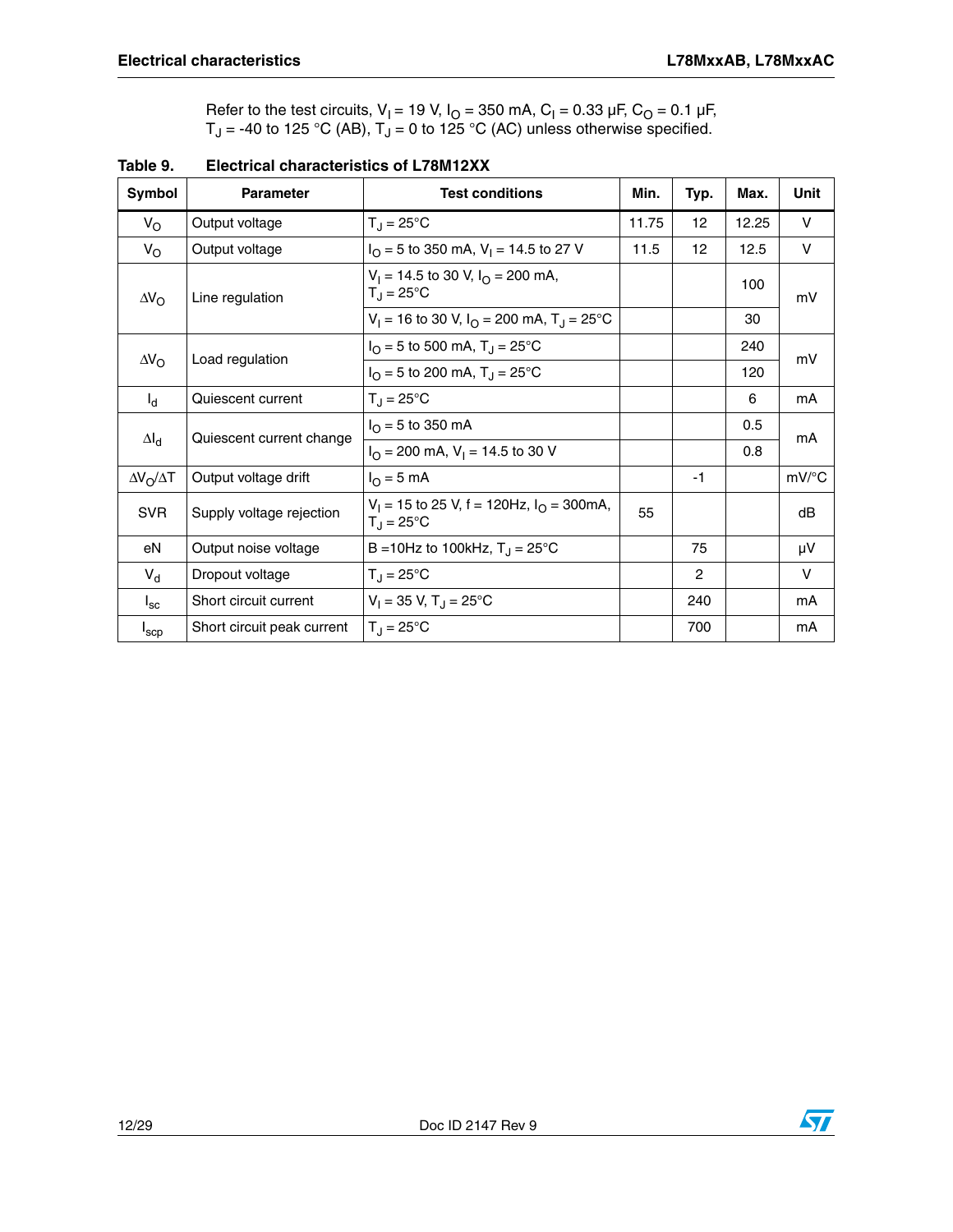Refer to the test circuits,  $V_1 = 23$  V,  $I_0 = 350$  mA,  $C_1 = 0.33$  µF,  $C_0 = 0.1$  µF,  $T_J$  = -40 to 125 °C (AB),  $T_J$  = 0 to 125 °C (AC) unless otherwise specified.

| Symbol                  | <b>Parameter</b>           | <b>Test conditions</b>                                                            | Min. | Typ.           | Max. | Unit                |
|-------------------------|----------------------------|-----------------------------------------------------------------------------------|------|----------------|------|---------------------|
| $V_{\rm O}$             | Output voltage             | $T_J = 25^{\circ}C$                                                               | 14.7 | 15             | 15.3 | V                   |
| $V_{\rm O}$             | Output voltage             | $I_{\Omega}$ = 5 to 350 mA, V <sub>1</sub> = 17.5 to 30 V                         | 14.4 | 15             | 15.6 | V                   |
| $\Delta V_{\rm O}$      | Line regulation            | $V_1 = 17.5$ to 30 V, $I_{\Omega} = 200$ mA,<br>$T_{\rm J}$ = 25°C                |      |                | 100  | mV                  |
|                         |                            | $V_1 = 20$ to 30 V, $I_0 = 200$ mA, $T_1 = 25$ °C                                 |      |                | 30   |                     |
|                         |                            | $I_{\rm O}$ = 5 to 500 mA, T <sub>J</sub> = 25 °C                                 |      |                | 300  | mV                  |
| $\Delta V_{\rm O}$      | Load regulation            | $IO$ = 5 to 200 mA, T <sub>J</sub> = 25°C                                         |      |                | 150  |                     |
| $I_{d}$                 | Quiescent current          | $T_J = 25^{\circ}C$                                                               |      |                | 6    | mA                  |
|                         |                            | $I_{\Omega}$ = 5 to 350 mA                                                        |      |                | 0.5  | mA                  |
| $\Delta I_d$            | Quiescent current change   | $I_{\Omega}$ = 200 mA, V <sub>1</sub> = 17.5 to 30 V                              |      |                | 0.8  |                     |
| $\Delta V_O / \Delta T$ | Output voltage drift       | $IO = 5 mA$                                                                       |      | -1             |      | $mV$ <sup>o</sup> C |
| <b>SVR</b>              | Supply voltage rejection   | $V_1$ = 18.5 to 28.5 V, f = 120Hz,<br>$I_{\Omega}$ = 300mA, T <sub>J</sub> = 25°C | 54   |                |      | dB                  |
| eN                      | Output noise voltage       | B = 10Hz to 100kHz, $T_{\rm J}$ = 25°C                                            |      | 90             |      | μV                  |
| $V_{d}$                 | Dropout voltage            | $T_{\text{d}}$ = 25°C                                                             |      | $\overline{c}$ |      | $\vee$              |
| $I_{\rm sc}$            | Short circuit current      | $V_1 = 35$ V, T <sub>J</sub> = 25 <sup>o</sup> C                                  |      | 240            |      | mA                  |
| $I_{\rm{SCP}}$          | Short circuit peak current | $T_{\rm d} = 25^{\circ}$ C                                                        |      | 700            |      | mA                  |

**Table 10. Electrical characteristics of L78M15XX**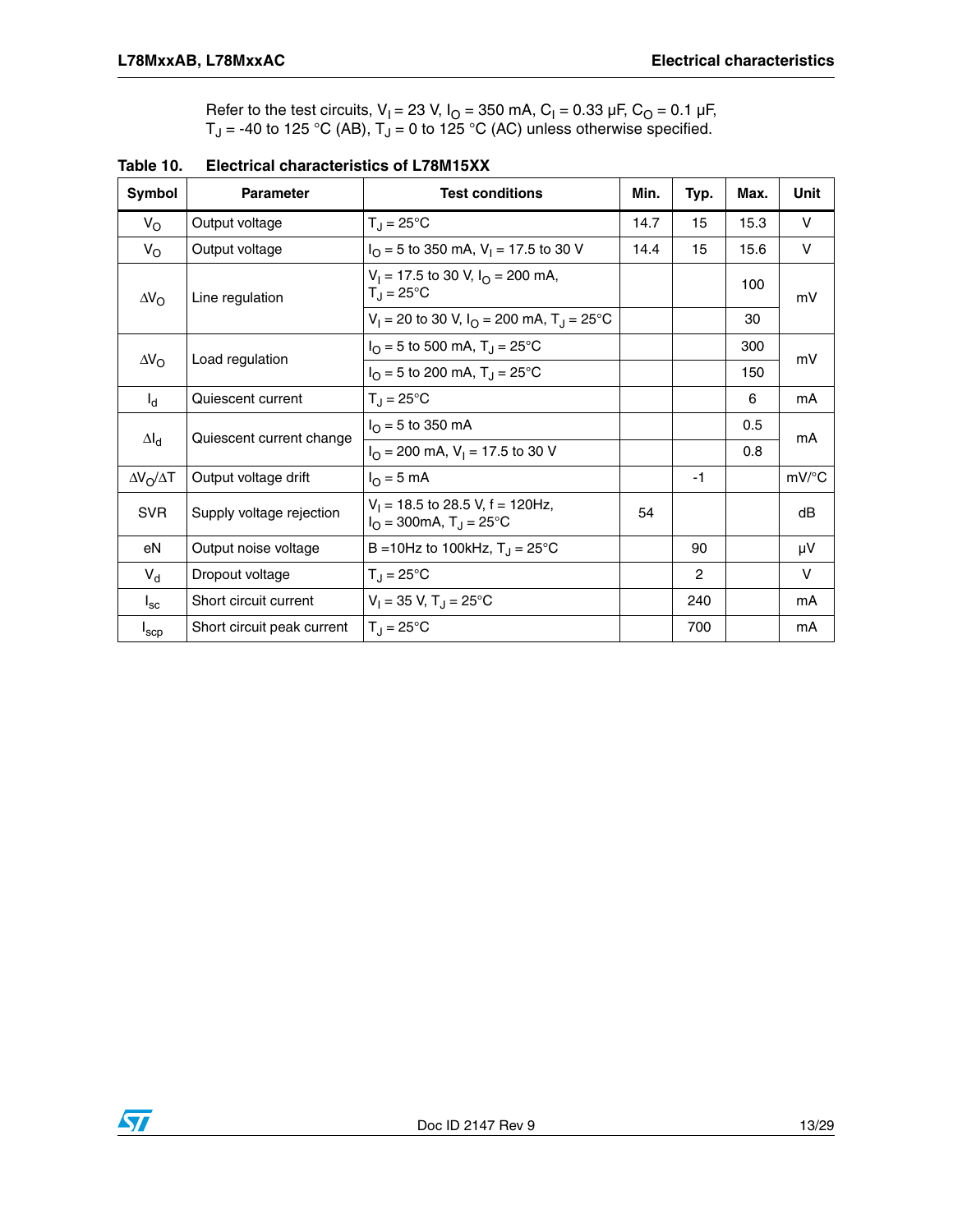Refer to the test circuits,  $V_1 = 33$  V,  $I_0 = 350$  mA,  $C_1 = 0.33$  µF,  $C_0 = 0.1$  µF,  $T_J$  = -40 to 125 °C (AB),  $T_J$  = 0 to 125 °C (AC) unless otherwise specified.

| Symbol                  | <b>Parameter</b>           | <b>Test conditions</b>                                                              | Min. | Typ.           | Max. | Unit                |
|-------------------------|----------------------------|-------------------------------------------------------------------------------------|------|----------------|------|---------------------|
| $V_{\rm O}$             | Output voltage             | $T_{\rm J}$ = 25°C                                                                  | 23.5 | 24             | 24.5 | V                   |
| $V_{\rm O}$             | Output voltage             | $I_{\Omega}$ = 5 to 350 mA, V <sub>1</sub> = 27 to 38 V                             | 23   | 24             | 25   | V                   |
|                         |                            | $V_1 = 27$ to 38 V, $I_{\Omega} = 200$ mA, $T_{\Omega} = 25^{\circ}$ C              |      |                | 100  | mV                  |
| $\Delta V_{\rm O}$      | Line regulation            | $V_1 = 28$ to 38 V, $I_{\Omega} = 200$ mA, $T_{\Omega} = 25^{\circ}$ C              |      |                | 30   |                     |
|                         |                            | $I_{\Omega}$ = 5 to 500 mA, T <sub>J</sub> = 25 °C                                  |      |                | 480  | mV                  |
| $\Delta V_{\rm O}$      | Load regulation            | $I_{\Omega}$ = 5 to 200 mA, T <sub>J</sub> = 25 °C                                  |      |                | 240  |                     |
| $I_{\rm d}$             | Quiescent current          | $T_{\rm J}$ = 25°C                                                                  |      |                | 6    | mA                  |
|                         |                            | $I_{\Omega} = 5$ to 350 mA                                                          |      |                | 0.5  | mA                  |
| $\Delta I_d$            | Quiescent current change   | $I_{\Omega}$ = 200 mA, V <sub>1</sub> = 27 to 38 V                                  |      |                | 0.8  |                     |
| $\Delta V_O / \Delta T$ | Output voltage drift       | $I_{\Omega} = 5 \text{ mA}$                                                         |      | $-1.2$         |      | $mV$ <sup>o</sup> C |
| <b>SVR</b>              | Supply voltage rejection   | $V_1 = 28$ to 38 V, f = 120Hz, $I_{\Omega} = 300$ mA,<br>$T_{\rm d} = 25^{\circ}$ C | 50   |                |      | dB                  |
| eN                      | Output noise voltage       | B = 10Hz to 100kHz, $T_{\rm J}$ = 25 °C                                             |      | 170            |      | μV                  |
| $V_{d}$                 | Dropout voltage            | $T_{\rm J}$ = 25°C                                                                  |      | $\overline{2}$ |      | V                   |
| $I_{\rm sc}$            | Short circuit current      | $V_1 = 35$ V, T <sub>J</sub> = 25 <sup>°</sup> C                                    |      | 240            |      | mA                  |
| $I_{\rm{SCP}}$          | Short circuit peak current | $T_{\rm d} = 25^{\circ}$ C                                                          |      | 700            |      | mA                  |

**Table 11. Electrical characteristics of L78M24XX**

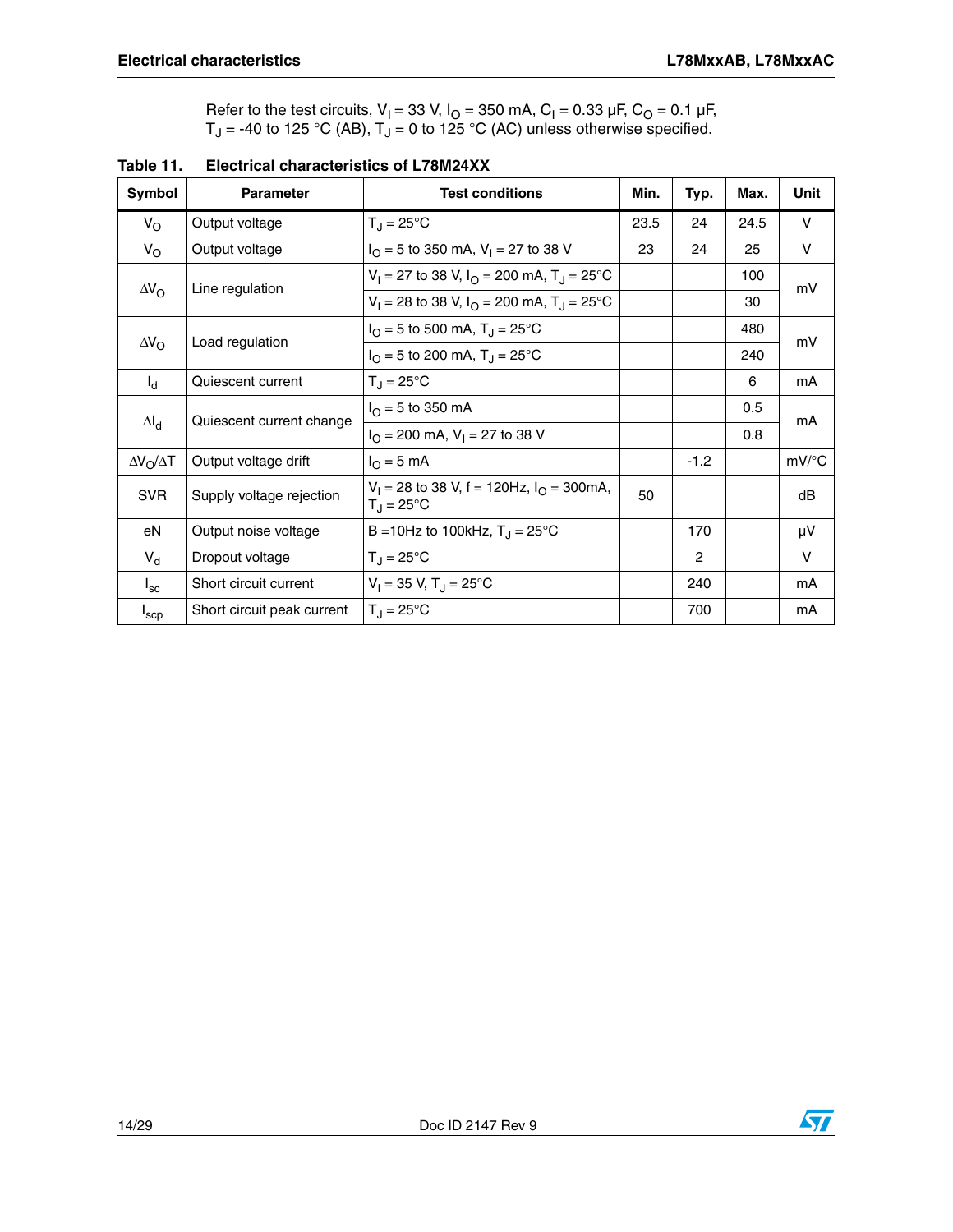### <span id="page-14-1"></span><span id="page-14-0"></span>**6 Typical performance**





 $T_J = 150^{\circ}$ C

 $0.4$ 

 $0.2$ 

 $\mathbf 0$ 

 $T_J = 125^{\circ}$ C

**Figure 12. Supply voltage rejection vs. freq. Figure 13. Quiescent current vs. junction** 



11.92

11.84

 $-50$ 

 $V_1 = 19V$ 

 $V_0 = 12V$  $I_0 = 5mA$ 

 $\mathbf 0$ 

50

100

 $T_J('C)$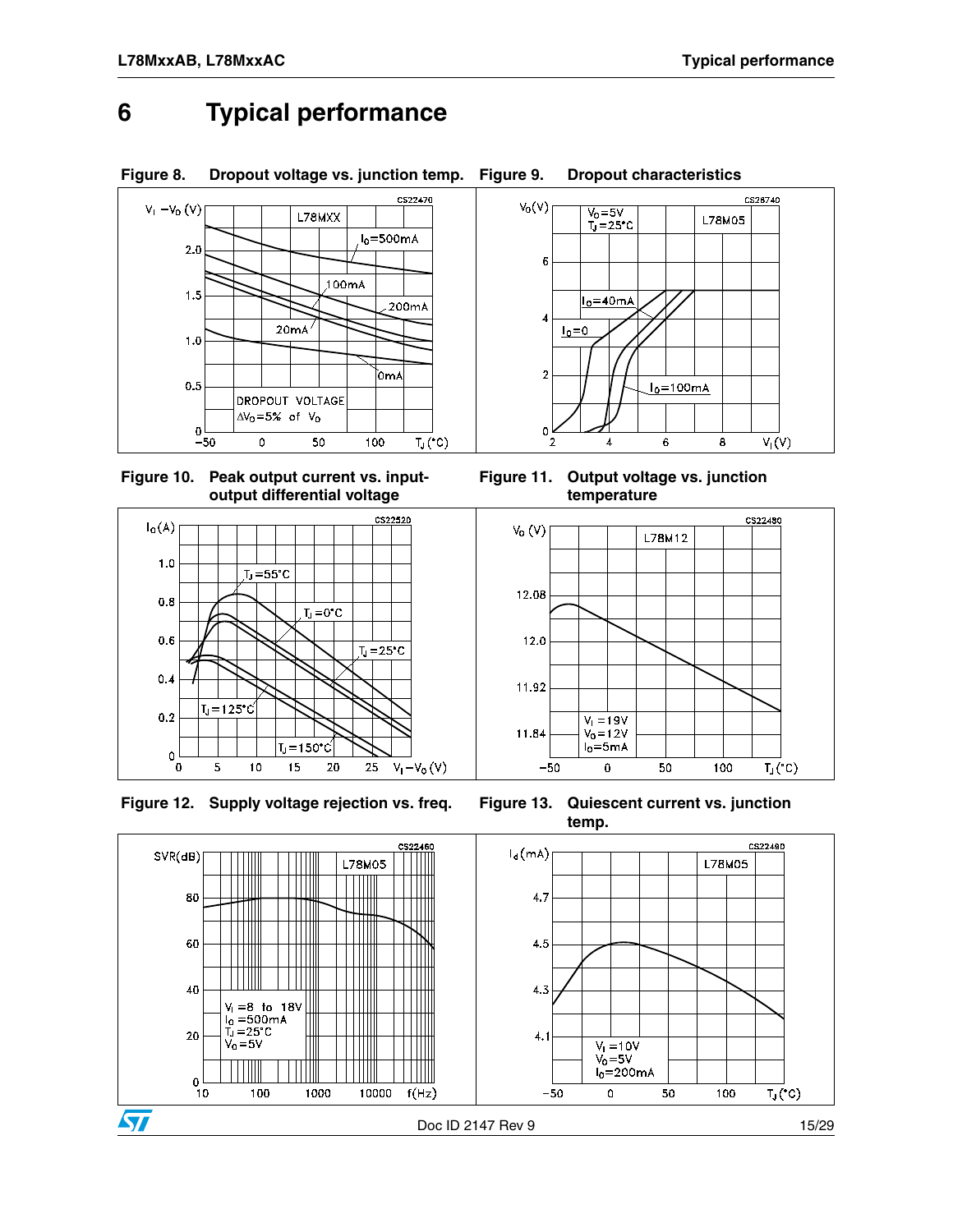



**Figure 16. Quiescent current vs. input voltage**





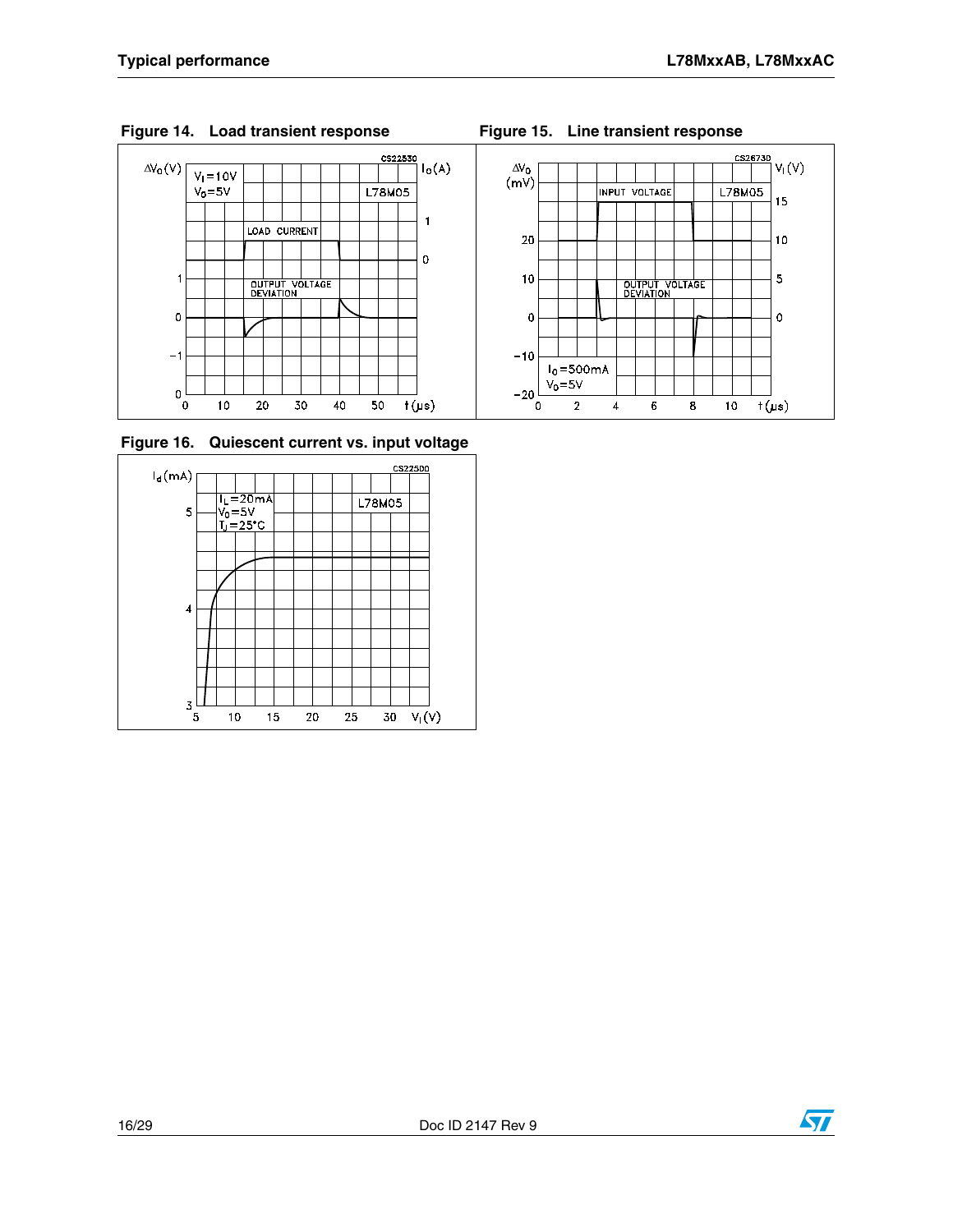### <span id="page-16-0"></span>**7 Applications information**

#### <span id="page-16-1"></span>**7.1 Design considerations**

The L78MxxA series of fixed voltage regulators are designed with thermal overload protection that shuts down the circuit when subjected to an excessive power overload condition, internal short-circuit protection that limits the maximum current the circuit will pass, and output transistor safe-area compensation that reduces the output short-circuit as the voltage across the pass transistor is increased. In many low current applications, compensation capacitors are not required. However, it is recommended that the regulator input be bypassed with a capacitor if the regulator is connected to the power supply filter with long wire lengths, or if the output load capacitance is large. An input bypass capacitor should be selected to provide good high-frequency characteristics to insure stable operation under all load conditions. A  $0.33 \mu$ F or larger tantalum, mylar, or other capacitor having low internal impedance at high frequencies should be chosen. The bypass capacitor should be mounted with the shortest possible leads directly across the regulators input terminals. Normally good construction techniques should be used to minimize ground loops and lead resistance drops since the regulator has no external sense lead.

#### **Figure 17. Current regulator**





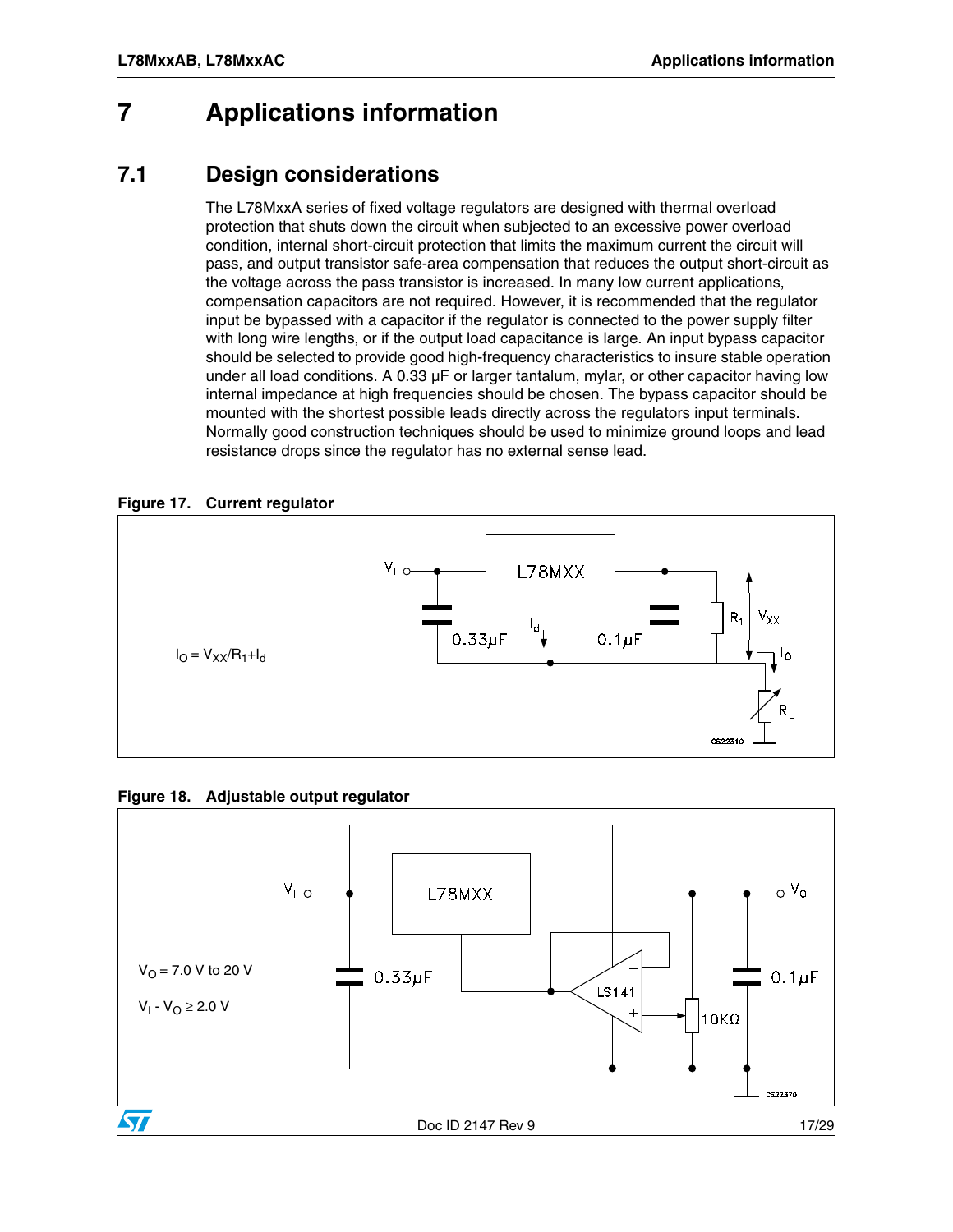#### **Figure 19. Current boost regulator**



#### **Figure 20. Short-circuit protection**



*Note: The circuit of Figure 19 can be modified to provide supply protection against short-circuits*  by adding a short-circuit sense resistor, R<sub>SC</sub>, and an additional PNP transistor. The current *sensing PNP must be able to handle the short-circuit current of the three-terminal regulator. Therefore, a four ampere plastic power transistor is specified.*

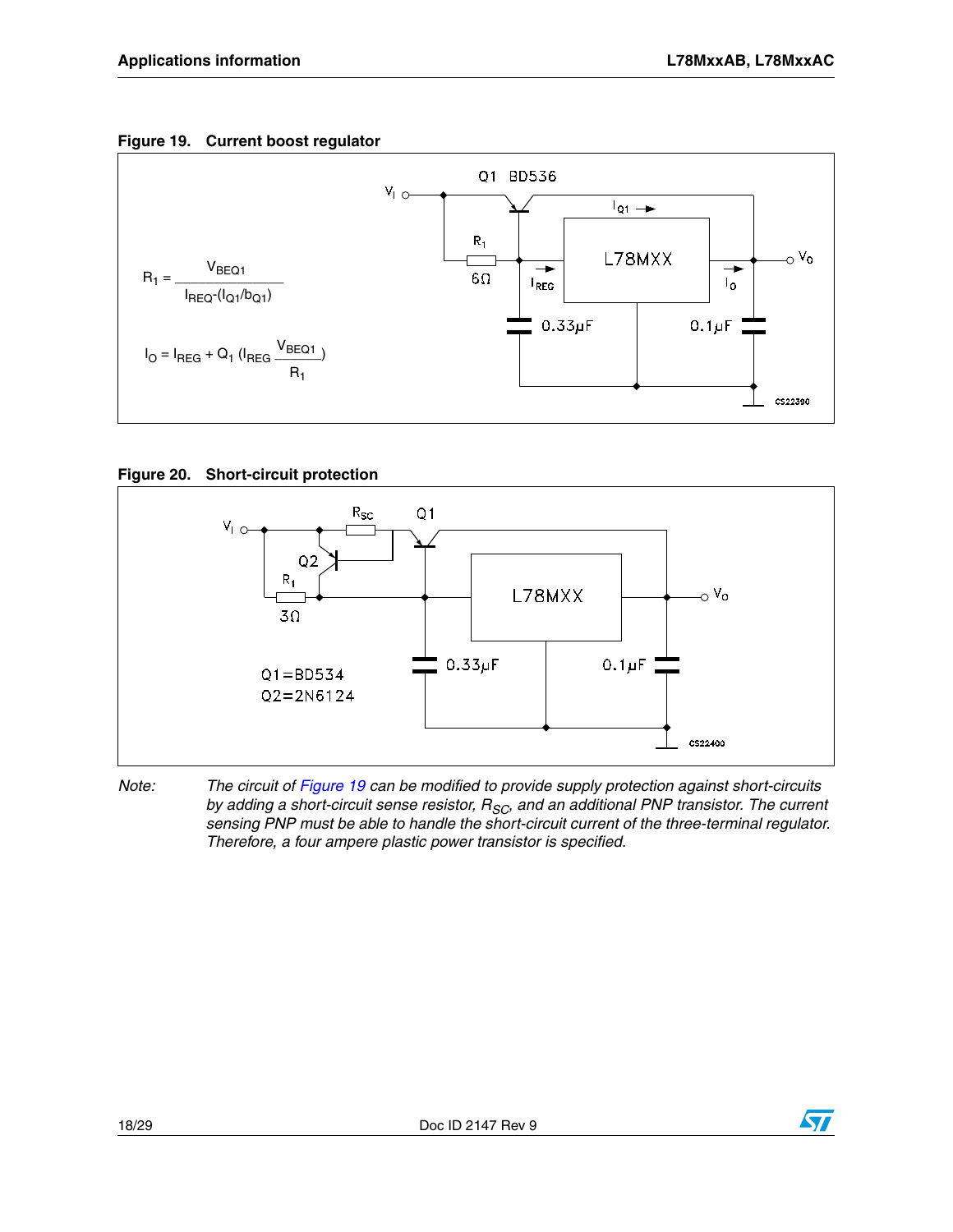### <span id="page-18-0"></span>**8 Package mechanical data**

In order to meet environmental requirements, ST offers these devices in different grades of ECOPACK $^{\circledR}$  packages, depending on their level of environmental compliance. ECOPACK $^{\circledR}$ specifications, grade definitions and product status are available at: www.st.com. ECOPACK is an ST trademark.

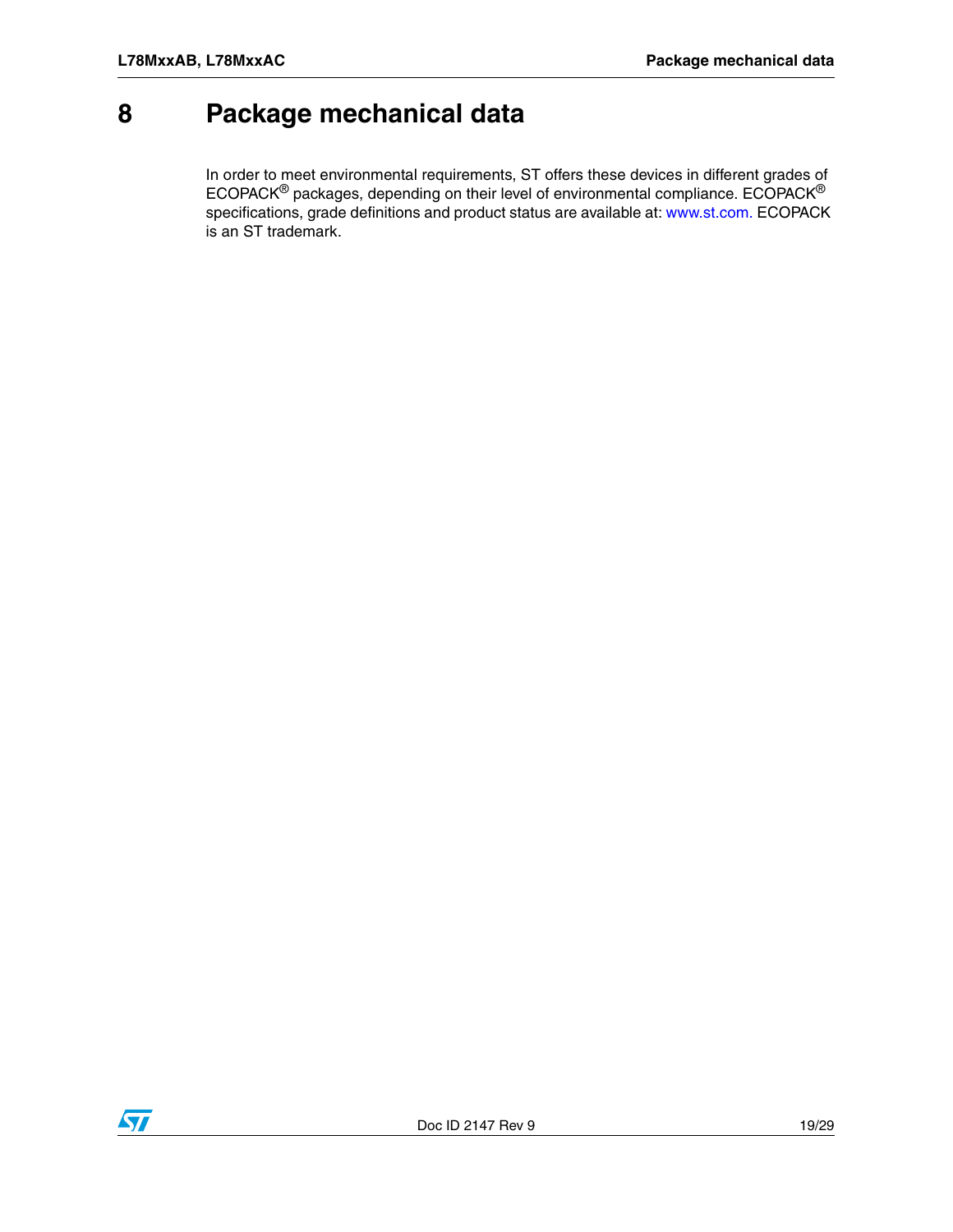|                |       | mm.  |       |       | inch. |       |
|----------------|-------|------|-------|-------|-------|-------|
| Dim.           | Min.  | Typ. | Max.  | Min.  | Typ.  | Max.  |
| A              | 4.40  |      | 4.60  | 0.173 |       | 0.181 |
| C              | 1.23  |      | 1.32  | 0.048 |       | 0.051 |
| D              | 2.40  |      | 2.72  | 0.094 |       | 0.107 |
| D <sub>1</sub> |       | 1.27 |       |       | 0.050 |       |
| Ε              | 0.49  |      | 0.70  | 0.019 |       | 0.027 |
| F              | 0.61  |      | 0.88  | 0.024 |       | 0.034 |
| F <sub>1</sub> | 1.14  |      | 1.70  | 0.044 |       | 0.067 |
| F <sub>2</sub> | 1.14  |      | 1.70  | 0.044 |       | 0.067 |
| G              | 4.95  |      | 5.15  | 0.194 |       | 0.203 |
| G <sub>1</sub> | 2.4   |      | 2.7   | 0.094 |       | 0.106 |
| H2             | 10.0  |      | 10.40 | 0.393 |       | 0.409 |
| L2             |       | 16.4 |       |       | 0.645 |       |
| L4             | 13.0  |      | 14.0  | 0.511 |       | 0.551 |
| L5             | 2.65  |      | 2.95  | 0.104 |       | 0.116 |
| L6             | 15.25 |      | 15.75 | 0.600 |       | 0.620 |
| L7             | 6.2   |      | 6.6   | 0.244 |       | 0.260 |
| L <sub>9</sub> | 3.5   |      | 3.93  | 0.137 |       | 0.154 |
| DIA.           | 3.75  |      | 3.85  | 0.147 |       | 0.151 |



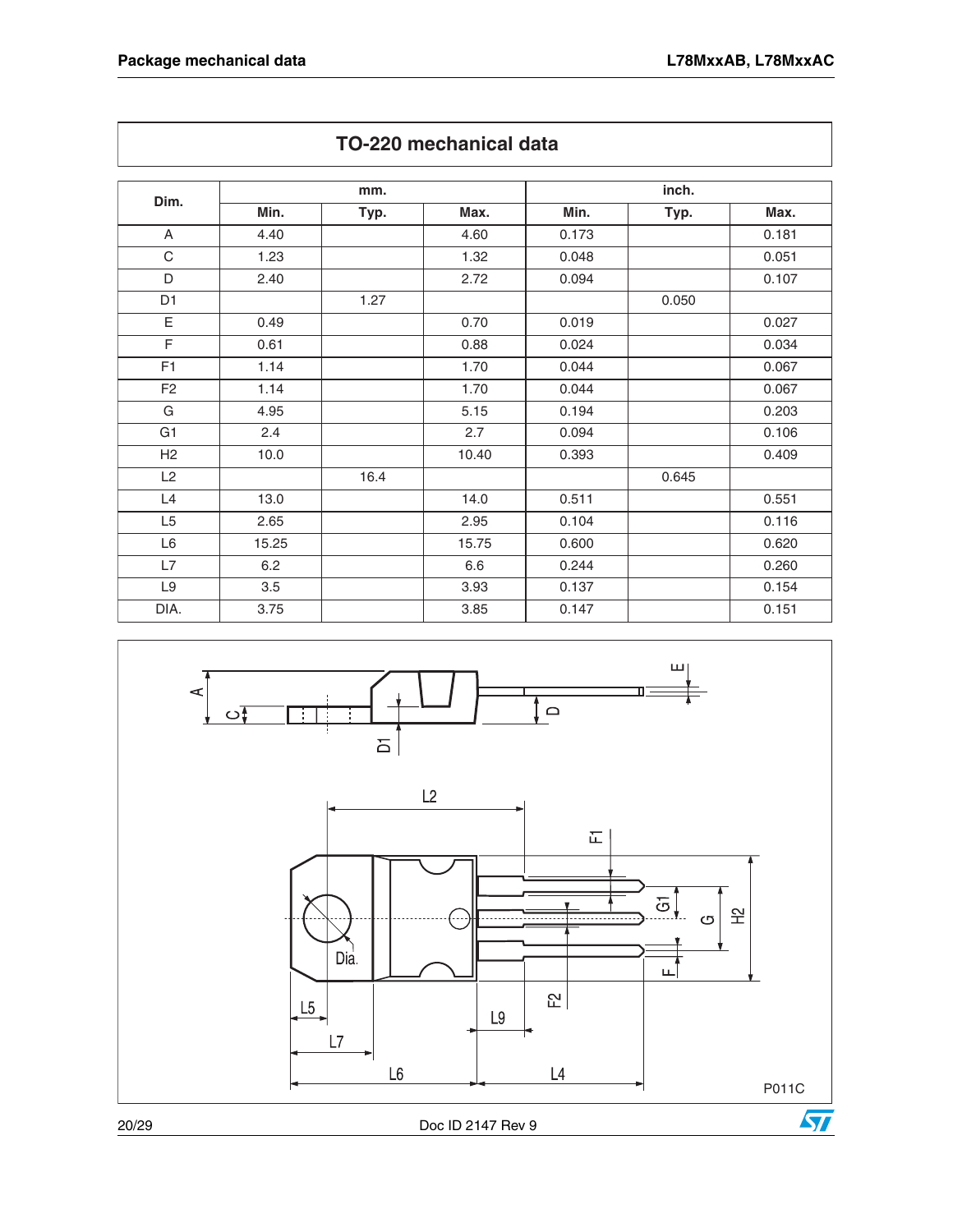$\sqrt{2}$ 



**Figure 21. Drawing dimension DPAK type STD-ST**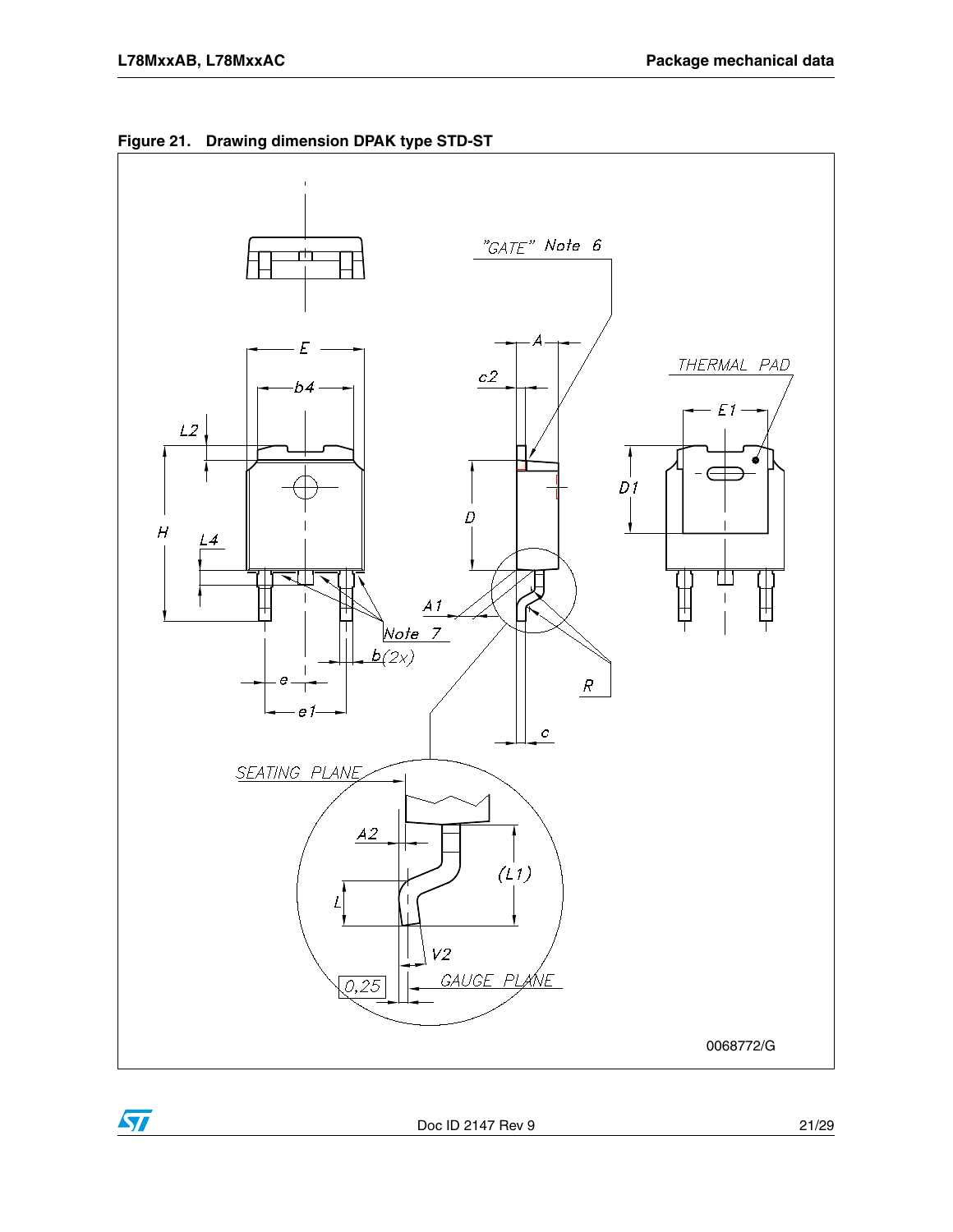





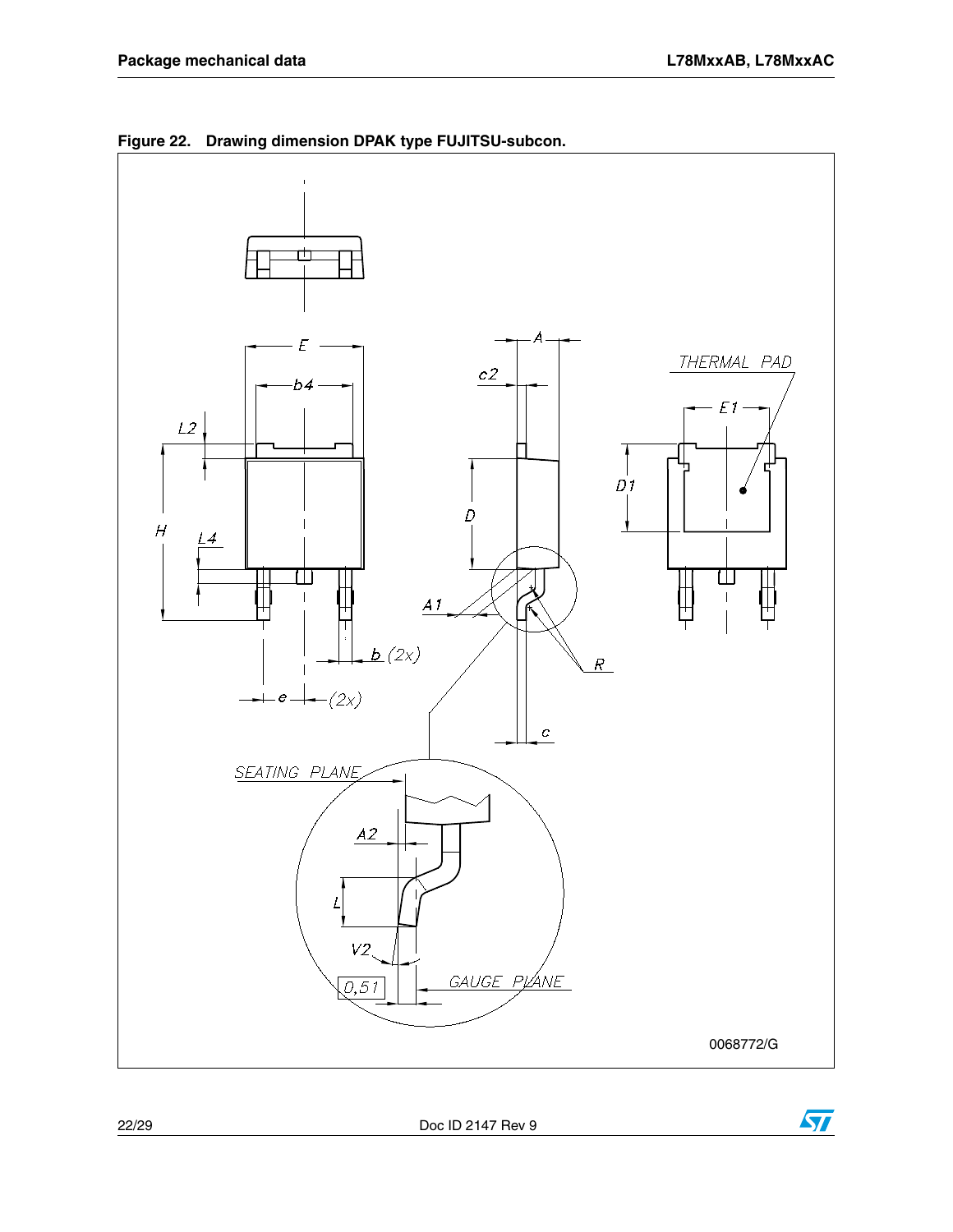$\sqrt{2}$ 



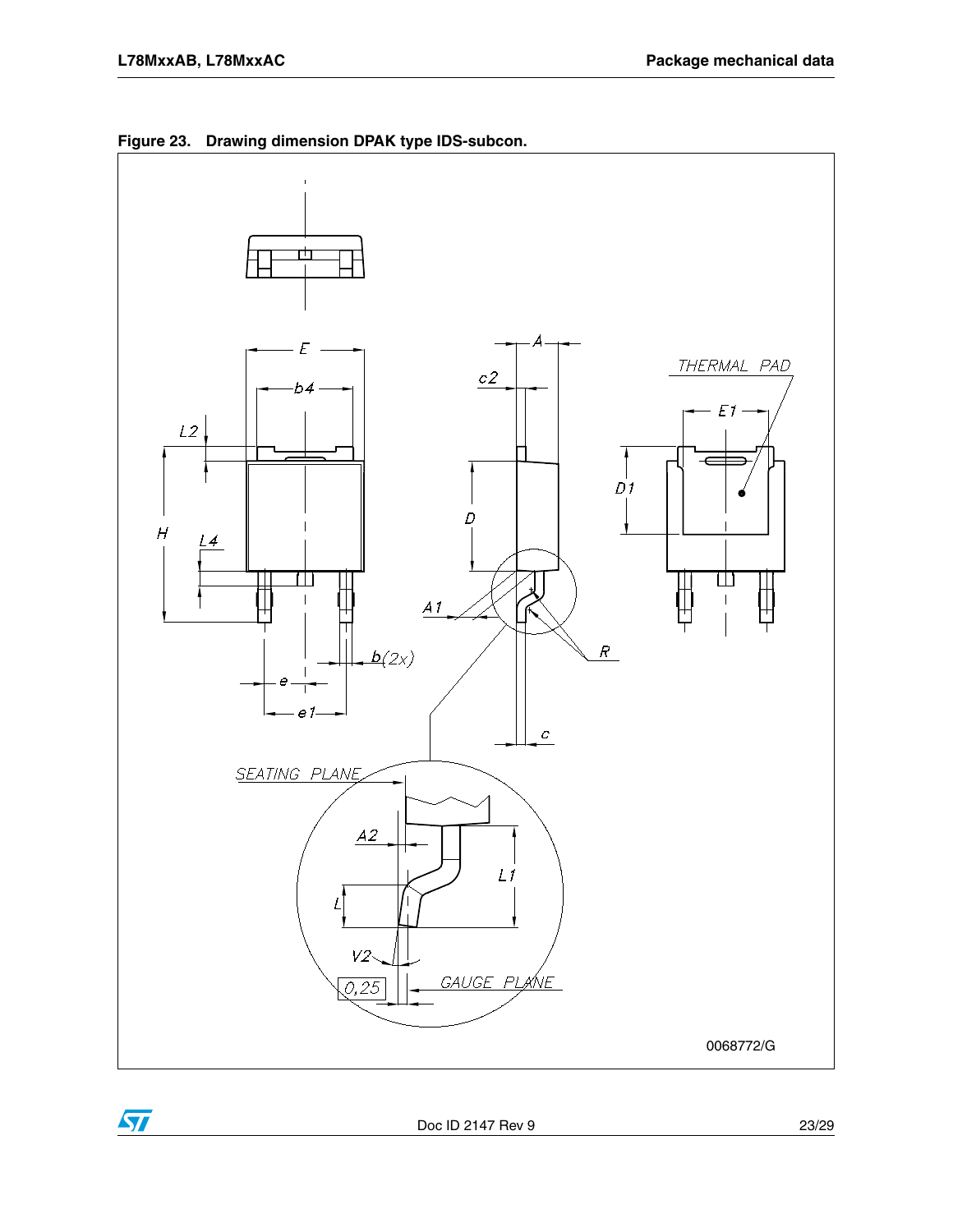|                |             | <b>Type STD-ST</b> |           |             | Type Fujitsu-subcon. |             |             | Type IDS-subcon. |           |
|----------------|-------------|--------------------|-----------|-------------|----------------------|-------------|-------------|------------------|-----------|
| Dim.           |             | mm.                |           |             | mm.                  |             |             | mm.              |           |
|                | Min.        | Typ.               | Max.      | Min.        | Typ.                 | Max.        | Min.        | Typ.             | Max.      |
| A              | 2.20        |                    | 2.40      | 2.25        | 2.30                 | 2.35        | 2.19        |                  | 2.38      |
| A1             | 0.90        |                    | 1.10      | 0.96        |                      | 1.06        | 0.89        |                  | 1.14      |
| A2             | 0.03        |                    | 0.23      | $\mathbf 0$ |                      | 0.10        | 0.03        |                  | 0.23      |
| b              | 0.64        |                    | 0.90      | 0.76        |                      | 0.86        | 0.64        |                  | 0.88      |
| b <sub>4</sub> | 5.20        |                    | 5.40      | 5.28        |                      | 5.38        | 5.21        |                  | 5.46      |
| $\mathbf c$    | 0.45        |                    | 0.60      | 0.46        |                      | 0.56        | 0.46        |                  | 0.58      |
| c2             | 0.48        |                    | 0.60      | 0.46        |                      | 0.56        | 0.46        |                  | 0.58      |
| D              | 6.00        |                    | 6.20      | 6.05        |                      | 6.15        | 5.97        |                  | 6.22      |
| D <sub>1</sub> |             | 5.10               |           | 5.27        |                      | 5.47        |             | 5.20             |           |
| $\mathsf E$    | 6.40        |                    | 6.60      | 6.55        | 6.60                 | 6.65        | 6.35        |                  | 6.73      |
| E1             |             | 4.70               |           |             | 4.77                 |             |             | 4.70             |           |
| e              |             | 2.28               |           | 2.23        | 2.28                 | 2.33        |             | 2.28             |           |
| e1             | 4.40        |                    | 4.60      |             |                      |             | 4.51        |                  | 4.61      |
| H              | 9.35        |                    | 10.10     | 9.90        |                      | 10.30       | 9.40        |                  | 10.42     |
| L              | 1.00        |                    |           | 1.40        |                      | 1.60        | 0.90        |                  |           |
| L1             |             | 2.80               |           |             |                      |             | 2.50        |                  | 2.65      |
| L2             |             | 0.80               |           | 1.03        |                      | 1.13        | 0.89        |                  | 1.27      |
| L4             | 0.60        |                    | 1.00      | 0.70        |                      | 0.90        | 0.64        |                  | 1.02      |
| R              |             | 0.20               |           |             | 0.40                 |             |             | 0.20             |           |
| V <sub>2</sub> | $0^{\circ}$ |                    | $8^\circ$ | $0^{\circ}$ |                      | $8^{\circ}$ | $0^{\circ}$ |                  | $8^\circ$ |

|  | Table 12. | <b>DPAK</b> mechanical data |  |
|--|-----------|-----------------------------|--|
|--|-----------|-----------------------------|--|

*Note: The DPAK package coming from the two subcontractors (Fujitsu and IDS) are fully compatible with the ST's package suggested footprint.*

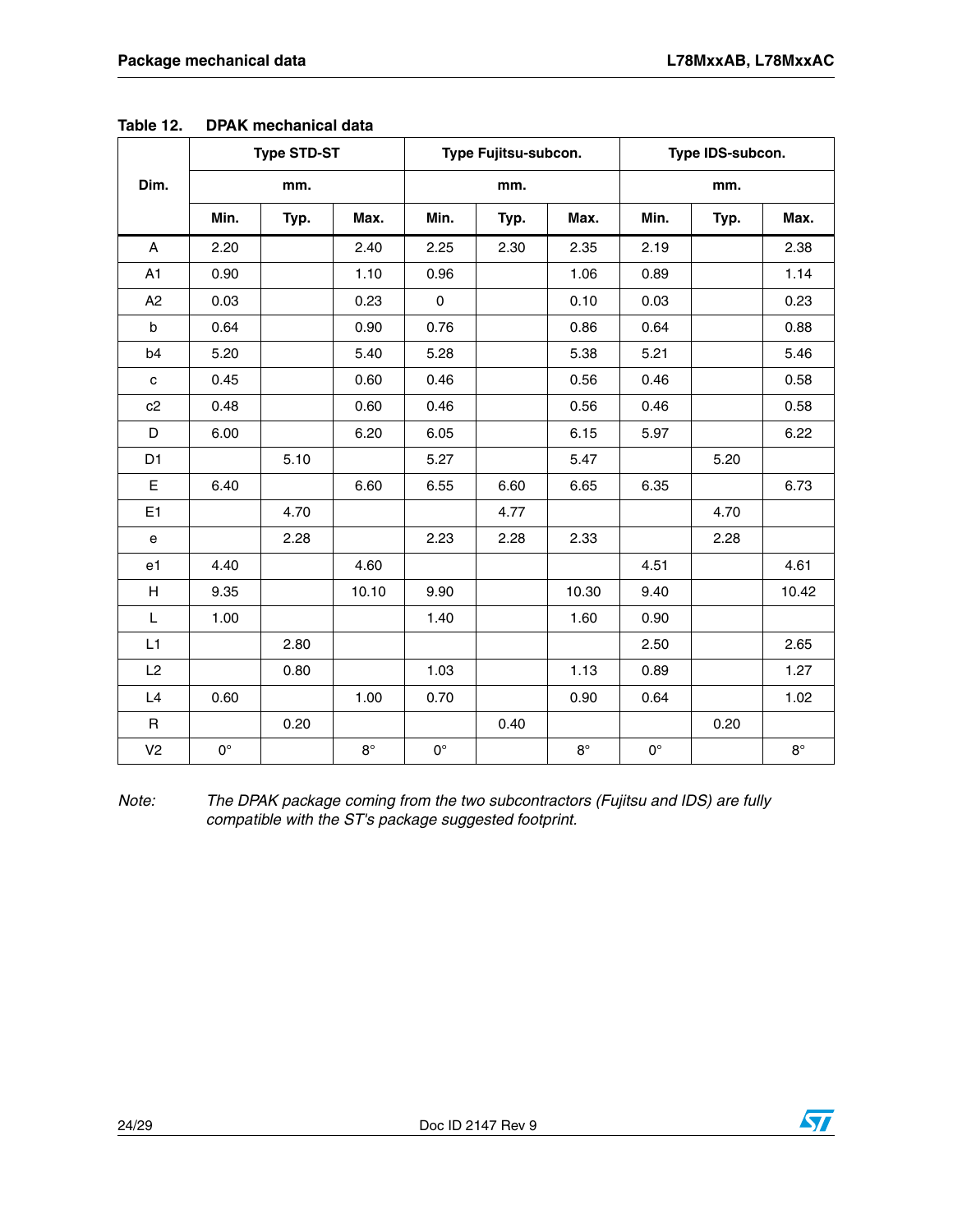#### **Figure 24. DPAK footprint recommended data**



#### **Table 13. Footprint data**

| <b>Values</b> |      |       |  |  |
|---------------|------|-------|--|--|
| Dim.          | mm.  | inch. |  |  |
| Α             | 6.70 | 0.264 |  |  |
| $\sf B$       | 6.70 | 0.64  |  |  |
| C             | 1.8  | 0.070 |  |  |
| D             | 3.0  | 0.118 |  |  |
| E             | 1.60 | 0.063 |  |  |
| F             | 2.30 | 0.091 |  |  |
| G             | 2.30 | 0.091 |  |  |

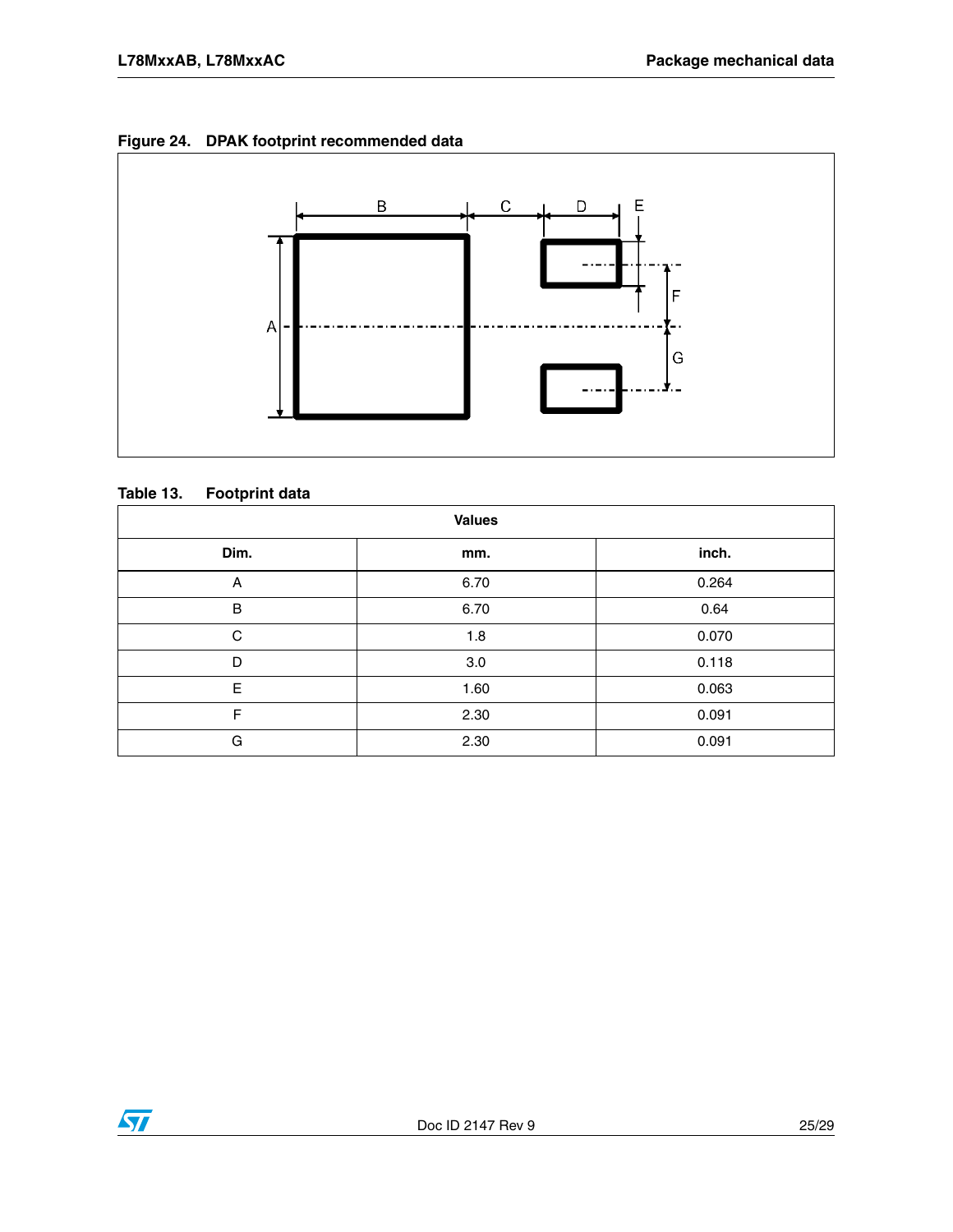|              |       | mm.   |       |       | inch. |        |
|--------------|-------|-------|-------|-------|-------|--------|
| Dim.         | Min.  | Typ.  | Max.  | Min.  | Typ.  | Max.   |
| A            |       |       | 330   |       |       | 12.992 |
| C            | 12.8  | 13.0  | 13.2  | 0.504 | 0.512 | 0.519  |
| D            | 20.2  |       |       | 0.795 |       |        |
| $\mathsf{N}$ | 60    |       |       | 2.362 |       |        |
| $\top$       |       |       | 22.4  |       |       | 0.882  |
| Ao           | 6.80  | 6.90  | 7.00  | 0.268 | 0.272 | 0.2.76 |
| Bo           | 10.40 | 10.50 | 10.60 | 0.409 | 0.413 | 0.417  |
| Ko           | 2.55  | 2.65  | 2.75  | 0.100 | 0.104 | 0.105  |
| Po           | 3.9   | 4.0   | 4.1   | 0.153 | 0.157 | 0.161  |
| $\mathsf{P}$ | 7.9   | 8.0   | 8.1   | 0.311 | 0.315 | 0.319  |



#### **Tape & reel DPAK-PPAK mechanical data**

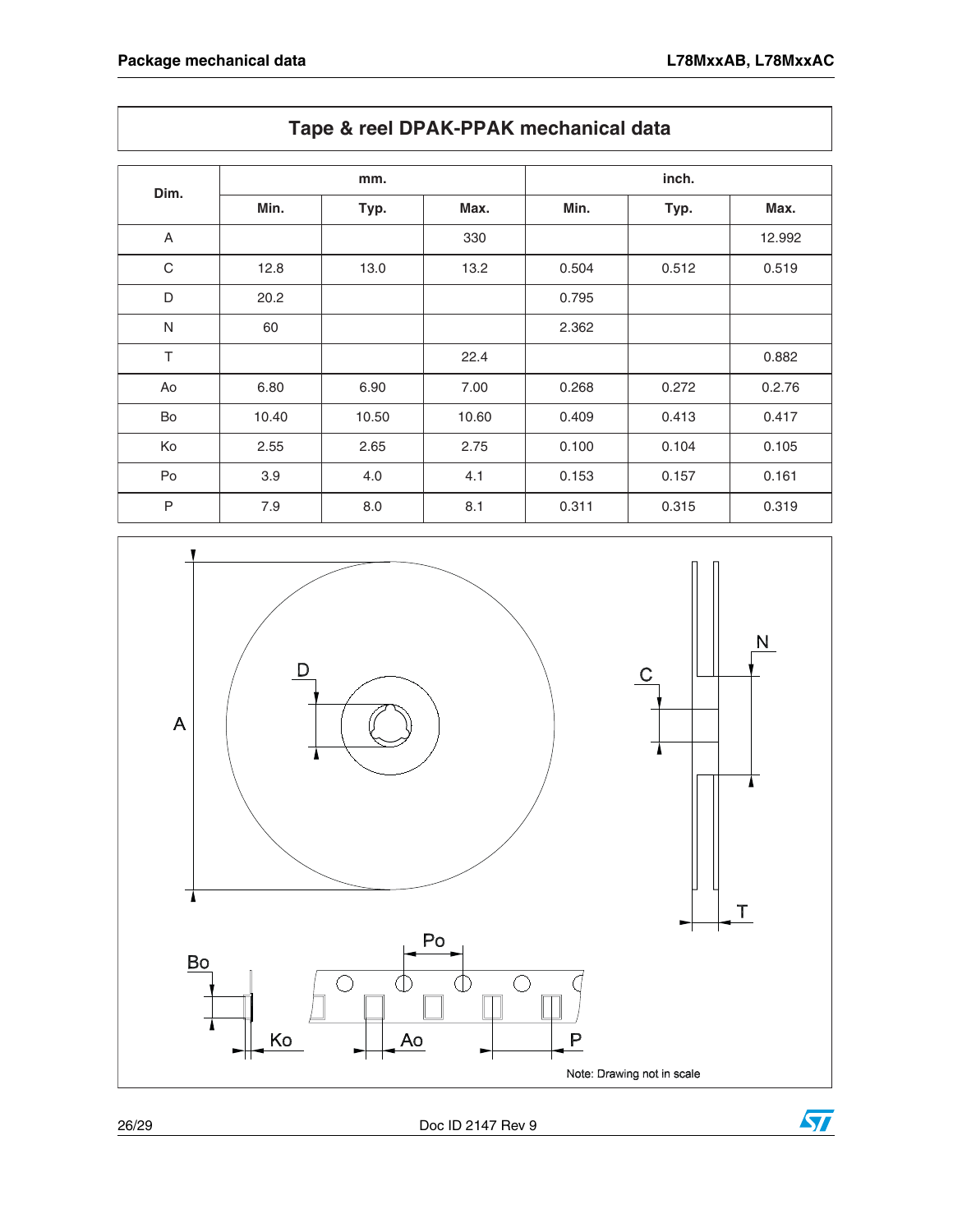## <span id="page-26-0"></span>**9 Order codes**

<span id="page-26-1"></span>

| <b>Part numbers</b> |           | Packaging     |                        |
|---------------------|-----------|---------------|------------------------|
|                     | TO-220    | <b>DPAK</b>   | <b>Output voltages</b> |
| L78M05AB            | L78M05ABV | L78M05ABDT-TR | 5 V                    |
| L78M05AC            |           | L78M05ACDT-TR | 5 V                    |
| L78M06AB            |           | L78M06ABDT-TR | 6 V                    |
| L78M08AB            |           | L78M08ABDT-TR | 8 V                    |
| L78M09AB            |           | L78M09ABDT-TR | 9 V                    |
| L78M10AB            |           | L78M10ABDT-TR | 10 <sub>V</sub>        |
| L78M12AB            | L78M12ABV | L78M12ABDT-TR | 12 V                   |
| L78M12AC            |           | L78M12ACDT-TR | 12 V                   |
| L78M15AB            | L78M15ABV | L78M15ABDT-TR | 15 V                   |
| L78M24AB            |           | L78M24ABDT-TR | 24 V                   |
| L78M24AC            |           | L78M24ACDT-TR | 24 V                   |

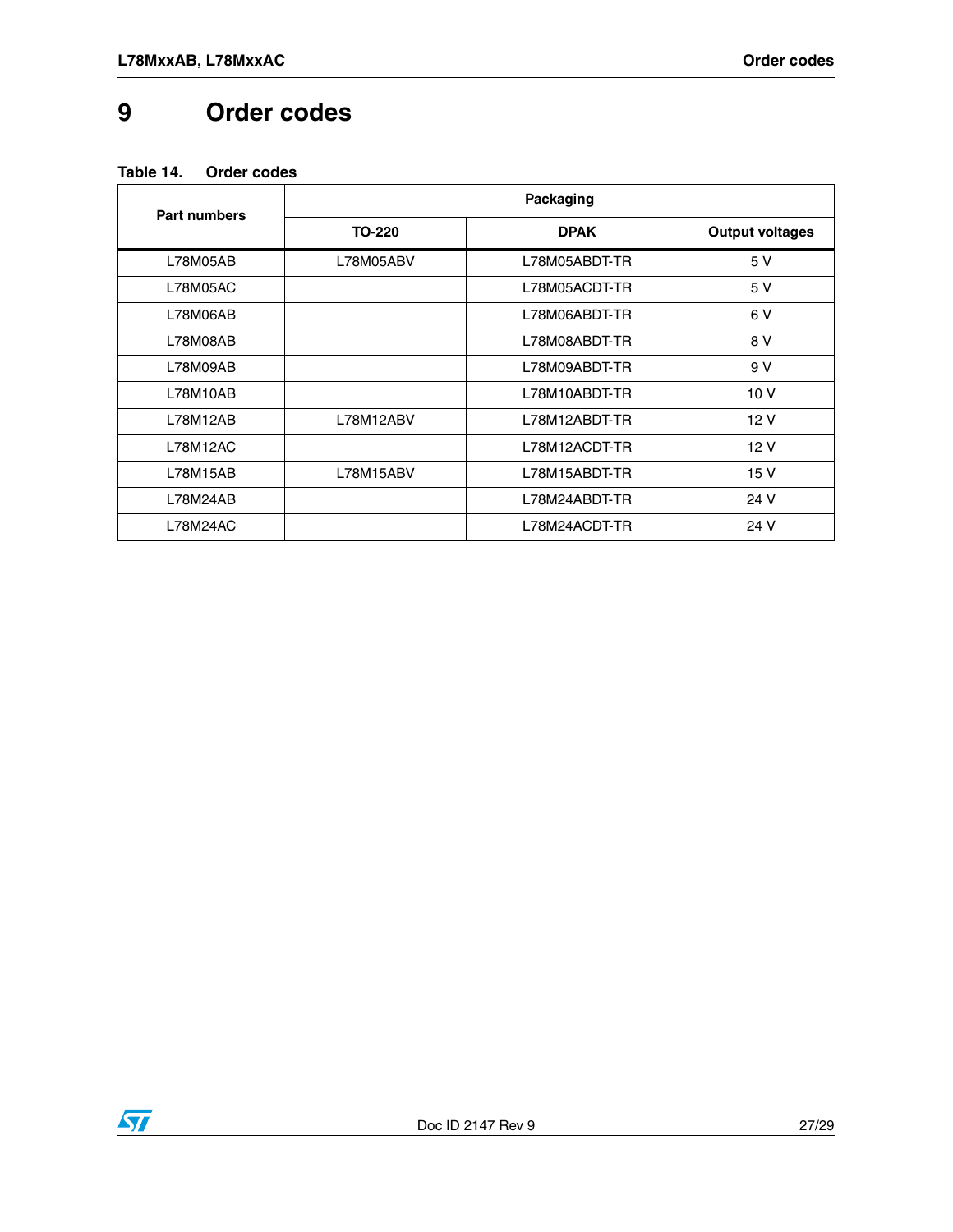# <span id="page-27-0"></span>**10 Revision history**

| Date        | <b>Revision</b> | <b>Changes</b>                                          |
|-------------|-----------------|---------------------------------------------------------|
| 30-Aug-2006 | 3               | Order codes updated.                                    |
| 05-Oct-2006 | 4               | DPAK mechanical data updated and add footprint data.    |
| 10-Dec-2007 | 5               | Modified: Table 14.                                     |
| 20-Feb-2008 | 6               | Modified: Table 14 on page 27.                          |
| 15-Jul-2008 | 7               | Modified: Table 14 on page 27.                          |
| 15-Apr-2009 | 8               | Modified: Figure 9 on page 15 and Figure 15 on page 16. |
| 28-Jul-2009 | 9               | Modified: Table 14 on page 27.                          |

**Table 15. Document revision history**